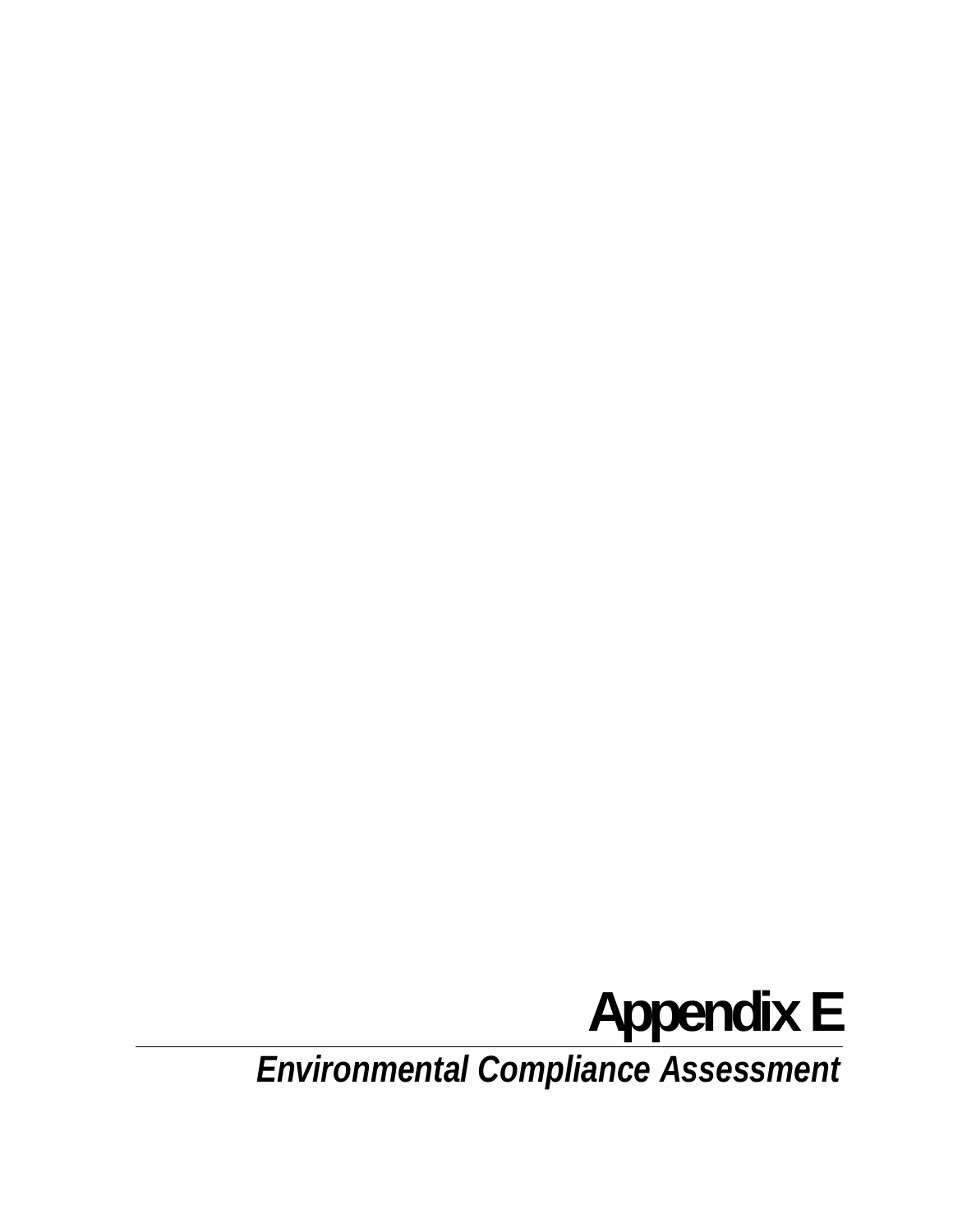# **Environmental Compliance Assessment**

**Missoula International Airport** 

Prepared for

**Missoula County Airport Authority** 

MARCH 2008

**CH2MHILL**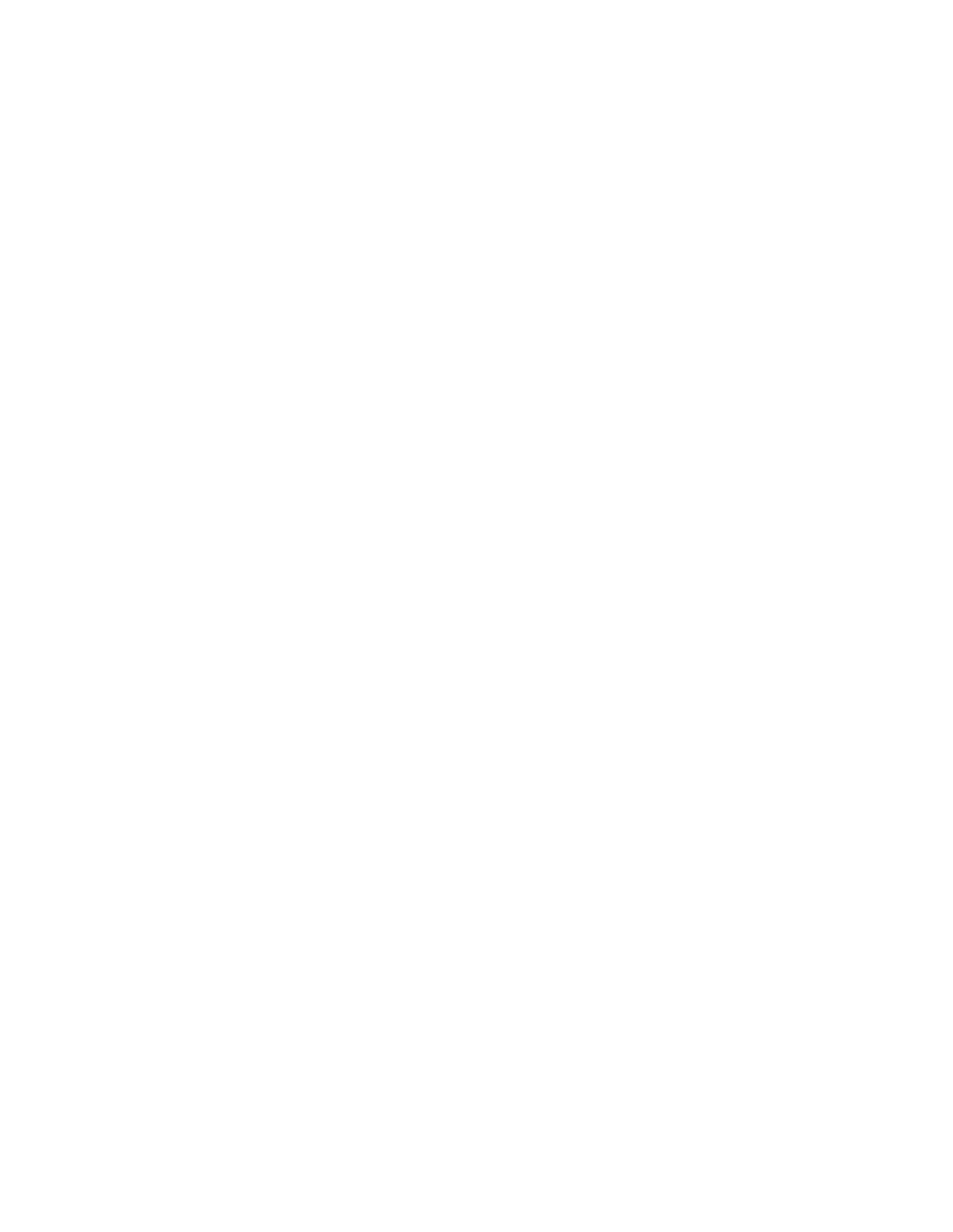## **Contents**

| <b>Section</b> | Page |
|----------------|------|
|                |      |
|                |      |
|                |      |
|                |      |
|                |      |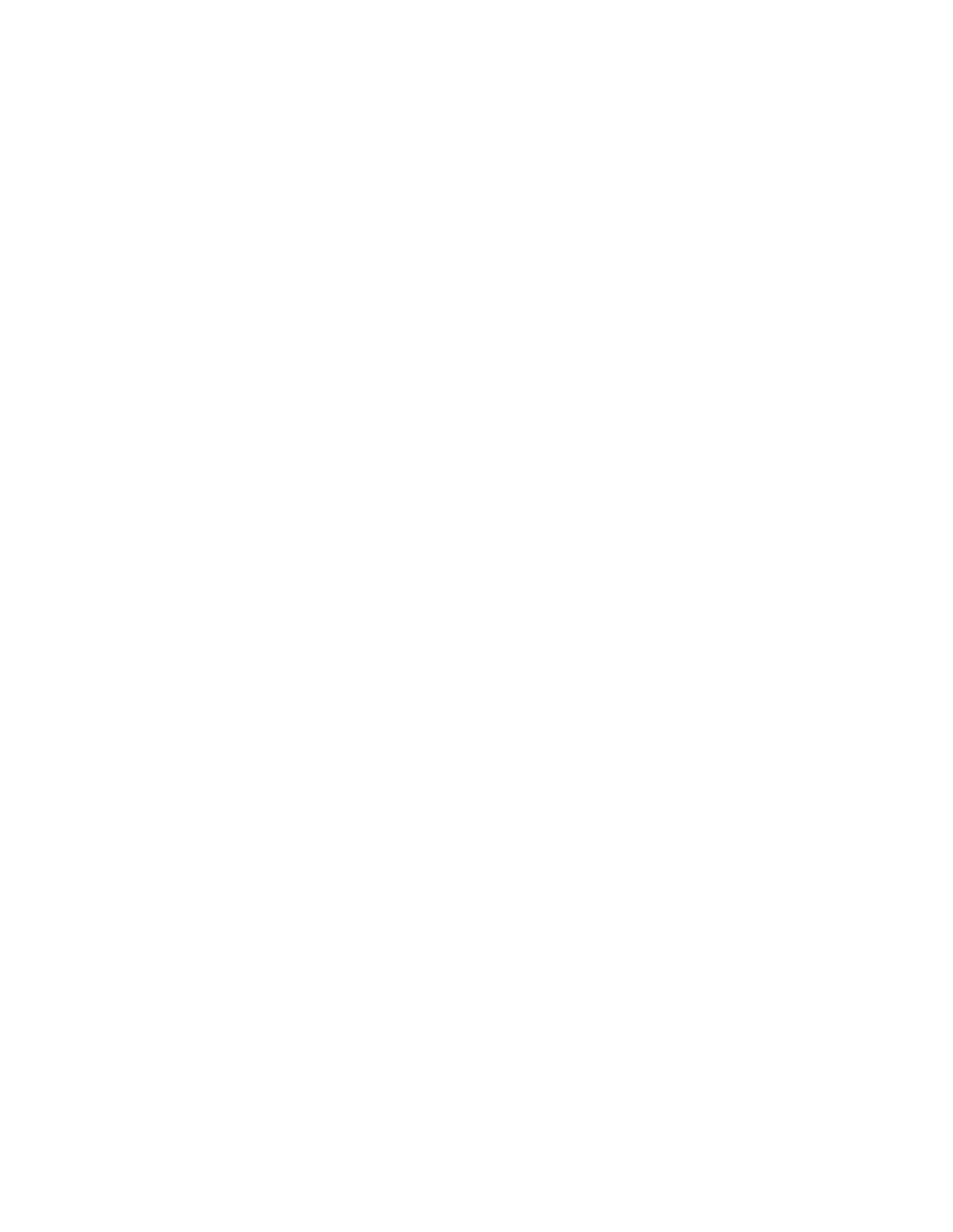### **APPENDIX E Environmental Compliance Assessment**

### **Introduction**

The Missoula International Airport (MSO) is currently preparing a Master Plan Update (MPU) being undertaken by the Missoula County Airport Authority (MCAA). The purpose of a MPU is to analyze the need for improvements and to recommend improvement projects to meet the needs within the specified 20-year outlook. In addition to the typical components of a MPU, including an inventory chapter, a 20-year aviation forecast, an alternatives analysis and an Airport Layout Plan (ALP), components were incorporated to supplement the comprehensive planning document, including an Environmental Compliance Assessment.

The purpose for this Environmental Compliance Assessment is to baseline environmental compliance with state and federal permits and regulations including the Montana Pollutant Discharge Elimination System Stormwater Discharge Permit, the Missoula International Airport Stormwater Pollution Prevention Plan, the United States Environmental Protection Agency (U.S. EPA) Code of Federal Regulations (CFR 40) for SPCC requirements, air quality requirements (40 CFR Part 61.145), and also selected Occupational Safety Health Administration (OSHA 29 CFR 1910.1001) requirements. In addition, this Environmental Compliance Assessment was also conducted to identify corrective measures, and other Best Management Practices (BMPs) that will promote Airport-wide education and awareness of environmental compliance regulations and requirements.

The results of the Environmental Compliance Assessment will be used by the Airport to evaluate the effectiveness of existing environmental management systems that address *past*  contamination, compliance with *present* environmental regulations, and environmental planning for *future* actions. The Assessment is a snapshot in time, and any changes to operations made after the investigation alters the findings and recommendations. CH2M HILL does not guarantee that all environmental issues were identified during the Assessment; thus there is no guarantee that all compliance issues were baselined and assessed.

### **Methodology**

The Assessment included a document review, an inspection of physical facilities, and operations personnel interviews. The documents that were reviewed included available environmental permits, plans, records, and reports including the Airport's July, 2007 Spill Prevention Control and Countermeasures (SPCC) Plan, Storm Water Pollution Prevention Plan, State of Montana stormwater discharge permit, and stormwater outfall discharge monitoring reports.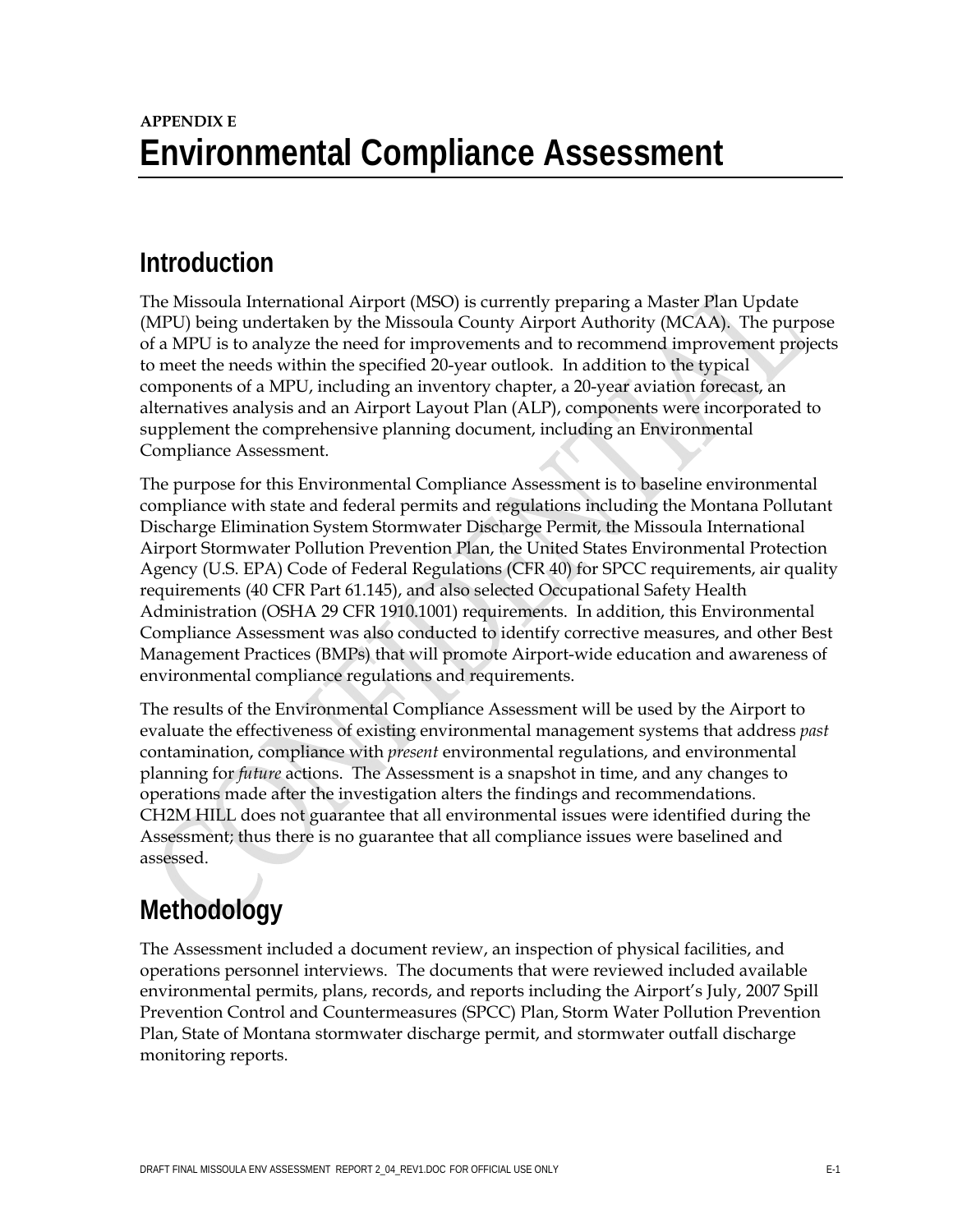Following a review of available documents and reports, CH2M HILL conducted inspections of all physical facilities and infrastructure at the Airport including:

- Missoula International Airport Operations Airport buildings including the passenger terminal, aircraft hangars, maintenance and storage hangars, deicing storage and other chemical storage facilities, ARFF, fuel storage, outdoor storage areas, stormwater outfalls, rental car operations, and the gas station.
- U.S. Forest Service sewage lagoon
- Northstar Aviation hangar and fuel farm
- Neptune Air Express manufacturing hangar, maintenance buildings, and storage buildings
- MinuteMan Jet Center Hangar mechanic building, aircraft hangar, maintenance buildings, storage and fuel farm
- Homestead Helicopters hangar
- Life Flight (Metro Aviation) hangar
- Washington Group hangar

### **Summary of Findings**

In general, the findings were minor in nature and included:

- **Non-compliance with the Airport's SWPPP** regarding training programs, authorizing reports, and preventative measures to control runoff.
- **Non-compliance with the Airport's SPCC Plan** regarding secondary containment, record keeping for training and inspections, and location specifications for mobile refuelers.
- **Hazardous Waste Management** regarding disposal of aerosol cans, waste characterization for material from parts cleaners and paint booth fillers, and universal waste disposal from spent electric light bulbs, batteries or canceled pesticides.
- Miscellaneous issues regarding **Emergency Response** hazardous waste reporting, **container labeling** and **asbestos management**.

A complete list of the positive and non-compliance findings are presented following this section. The Findings Report is organized by listing the environmental area where an issue is categorized (storm water, hazardous waste, etc.) a listing of issues that were investigated relating to that category, the regulatory reference for the issue, proposed action to bring the issue from non-compliance to compliance and finally a possible root cause, which gives an explanation of why the issue may have existed in the first place.

Appendix A provides photo documentation examples of the positive and non-compliance findings during the Airport-wide inspection. Also, various examples of proposed actions to bring non-compliance areas to compliance are provided.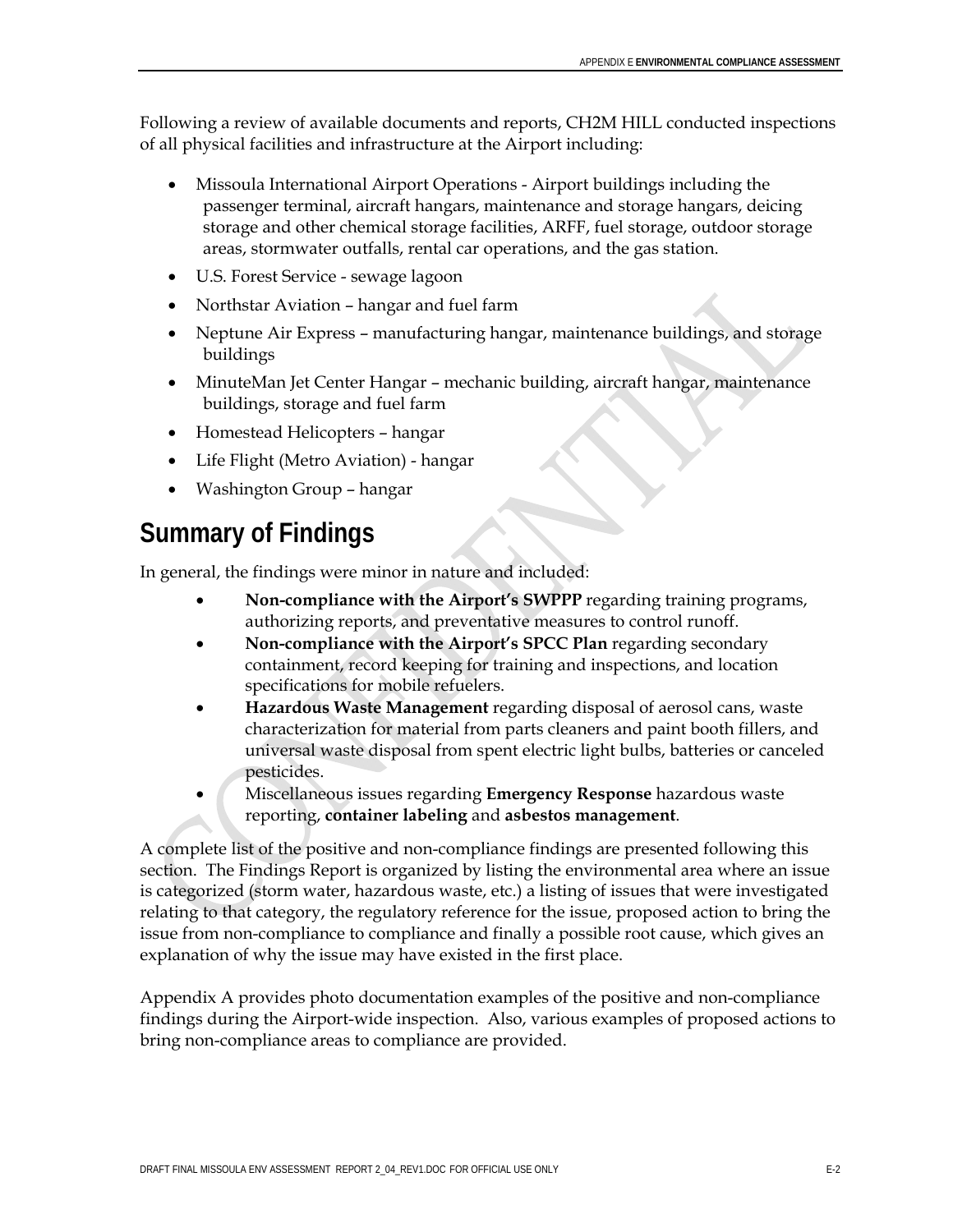### **Findings Report**

#### **1.0 Positives**

The Environmental Compliance Assessment team noted these exceptionally positive areas:

- Clearly demonstrated commitment by all MSO Airport personnel, including tenants to "do the right thing."
- Willingness to consider different options to improve environmental performance at all locations at the Airport.
- Excellent spill prevention at the mobile fuel stations at the MSO maintenance building and near the rental car wash station.
- Excellent response to periodic COD exceedences with the planned construction of the de-icing pad.

#### **2.0 Storm Water**

The following findings relate to compliance with the Airport's Stormwater Pollution Prevention Plan and Montana Pollutant Discharge Elimination System, Stormwater Discharge Permit MTR 000295.

#### **2.1 Training Program**

The Stormwater Pollution Prevention Plan (SWPPP) specifies that a training program be implemented to inform personnel of their responsibilities and goals of the plan. The training is intended to include good housekeeping, spill prevention and response, materials management, visual inspections, and recordkeeping and reporting. There is no documentation that the training exists, nor are there records of inspections to ensure Best Management Practices (BMP) are implemented as outlined in the SWPPP. Also, not all of the tenants are included in the SWPP Plan.

**Reference:** Montana Pollutant Discharge Elimination System, Stormwater Discharge Permit MTR 000295, dated October 31, 2006 and Section 4.3 "Employee Training" SWPPP - Missoula International Airport, dated September 2006.

**Proposed Action:** Train airport personnel in accordance with the SWPP to ensure BMPs are implemented. Maintain records of training sign-in sheets or attendance logs. As inspections are completed, the SWPP Plan recommends that the records be analyzed to provide improved BMPs to prevent future spills and thus reduce or eliminate potential for stormwater pollutant discharges. Revise plan to include all tenants and their applicable BMPs.

**Possible Root Cause(s):** Training Plans Not Prepared

#### **2.2 Discharge Monitoring Report**

The semi-annual storm water Discharge Monitoring Reports (DMR) are signed by the Assistant Airport Director and sent to the state. Only the facility owner or operator, officer, or a designated person is authorized to sign a DMR. A letter delegating authority to someone other than the facility owner is not in the file.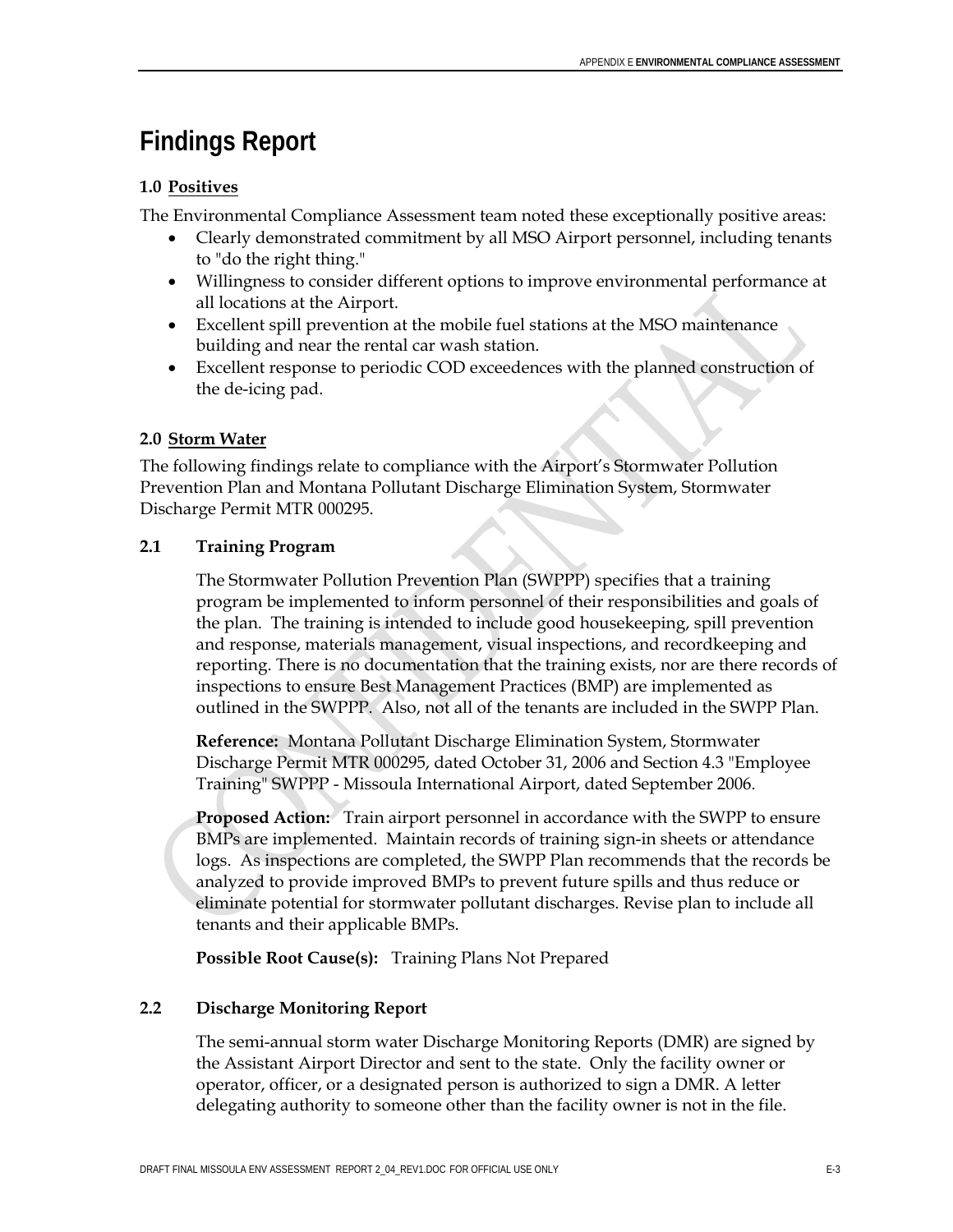**Reference:** Montana Pollutant Discharge Elimination System, Storm Water Discharge Permit MTR 000295, dated October 31, 2006 and SWPPP - Missoula International Airport, dated September 2006.

**Proposed Action:** The Airport Director must sign the DMRs or provide written authorization to sign the DMRs to other appropriate MSO personnel. This letter or memo should be kept in the file.

**Possible Root Cause(s):** Regulations Not Understood

#### **2.3 Neptune Engine Test Stand**

The engine test stand operation at Neptune results in generation of used oil, some of which may end up in nearby storm water outfall #15. Oil was present on the ground and pavement around the engine test area. During engine testing, some oil is discharged into the air via the engine exhaust, or blown into the air by the prop wash. The oil that is exhausted or blown from the engine is deposited onto the gravel behind the engine, and on building walls. An underground oil/water separator is installed near the engine test stand to treat runoff and reduce oil impacts on storm water. However, there is a potential that not all oily run-off is captured and adequately treated by the oil/water separator.

Neptune indicated that a "barrier" has been installed under the gravel area to prevent subsurface soil contamination; this product was also alternatively described as a "stress absorbing fabric" incapable of providing a true impermeable barrier. Neptune also applies a surface washing chemical Petro-Green to promote biological degradation of the deposited petroleum. These efforts to control oily runoff from the engine test pad are commendable, including installation of the oil water separator, however, the operation is not in compliance with the regulatory intent of the general permit (Part IV.A) "to remove pollutants contained in storm water runoff" and the SWPPP, "Preventative Maintenance Program" (Section 3.4) requiring that operations be "kept clean and in neat order to reduce the possibility of storm water runoff contamination." Furthermore, the operation also presents potential future environmental contaminant risk and regulatory action due to the accumulated contamination of oil in the gravel.

**Reference:** Montana Pollutant Discharge Elimination System, Storm water Discharge Permit MTR 000295, dated October 31, 2006 and SWPPP - Missoula International Airport, dated September 2006.

**Proposed Action:** Re-evaluate the test stand operation and revise procedures and engineering controls with the goal "to remove pollutants contained in storm water runoff". The engineering controls needs to consider a design modification to capture airborne contaminants and eliminate deposition on the soil. Evaluate the effectiveness of the existing storm water run-off design to improve flow off the pad to the oil water separator. Design and implement engineering controls to eliminate contamination of gravel surrounding the test pad.

**Possible Root Cause(s):** Inadequate Engineering or Physical Controls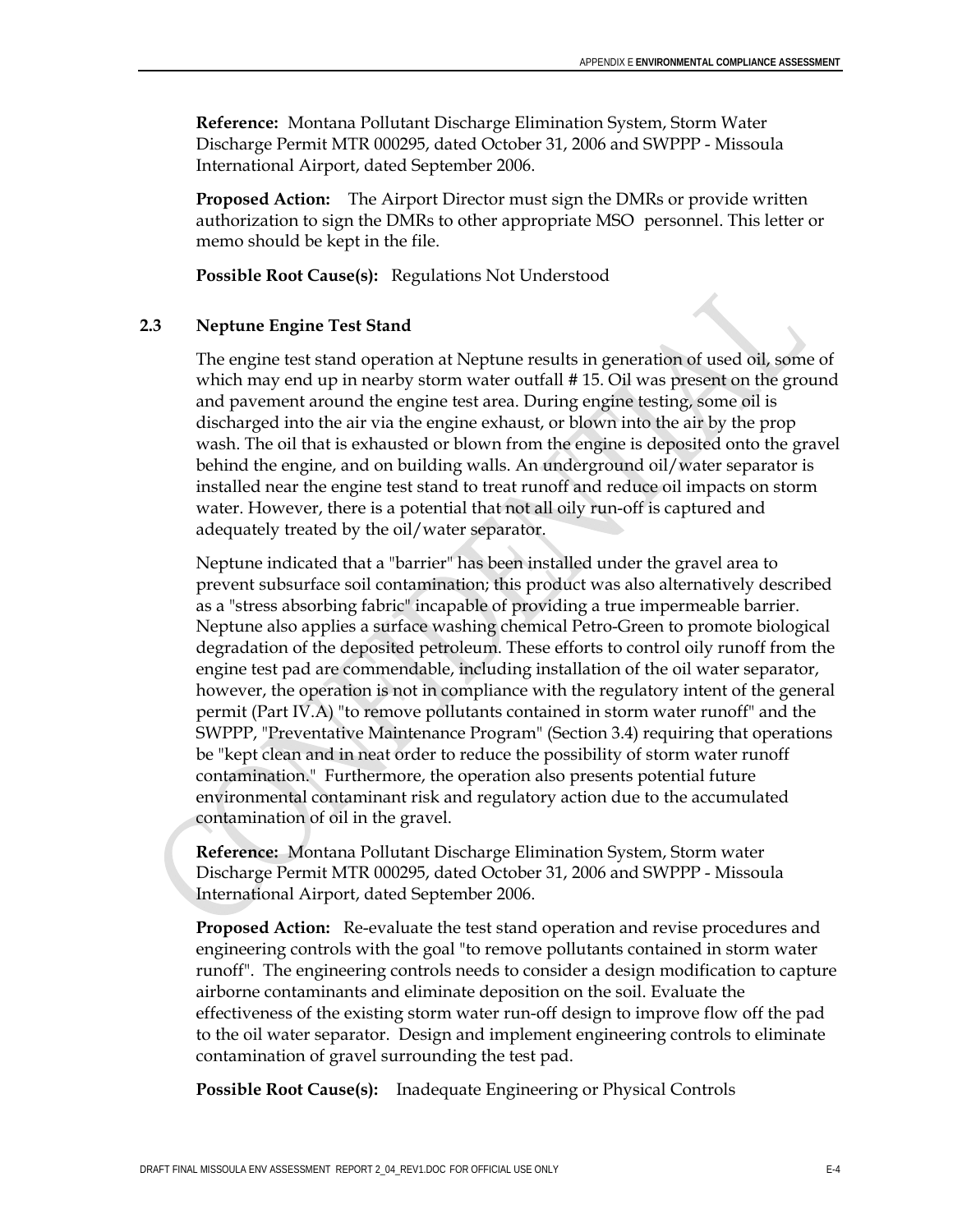#### **3.0 Spill Prevention Control and Countermeasures (SPCC)**

The following findings relate to compliance with the United States Environmental Protection Agency (U.S. EPA) Code of Federal Regulations (CFR 40) for Spill Prevention Control and Countermeasures.

#### **3.1 Secondary Containment**

Numerous 55-gallon drums and small storage tanks were observed inside and outside of buildings, on pallets and on the ground. Those outside did not have secondary containment. It was difficult to determine if those inside had adequate secondary containment provided by the building itself. These containers held new oil, used oil, and Jet A fuel and other petroleum products that has been sumped from trucks and tanks and is awaiting re-use or disposal. The SPCC rules require secondary containment for these bulk storage containers. Containment can be a building, storage area, or sized containment structure. The absence of secondary containment for small bulk storage containers was noted in particular inside and outside of the Minuteman maintenance building, in the Airlines equipment storage areas, and in an area between the Minuteman and Aerotronics storage buildings.

**Reference:** 40 CFR Part 112.8(c)(2), and 112.7(c)

**Proposed Action:** Review all bulk storage containers 55-gallons and greater and evaluate appropriate methods for providing secondary containment. Determine if some of the storage areas can be consolidated, or eliminated. Ensure that sized secondary containment is provided for bulk storage containers. For containers that must be stored outside, consider use of methods to prevent stormwater contact.

**Possible Root Cause(s):** Regulations Not Understood

#### **3.2 SPCC Records and Inspection**

The current airport Spill Prevention Control and Countermeasures (SPCC) Plan requires that tenants provide training, perform inspections and keep records. Records were not available to confirm that annual awareness training was provided to oil-handling personnel, and that new hires that handle oil received training within two weeks of starting work. Records were not available to document inspections prior to draining accumulated liquids from secondary containment. Inspection forms included in the plan are not used by the tenants. The form used for secondary containment inspections should include a description of the floor and walls to ensure that they are free of cracks or defects that would allow oil to escape from the containment structure. The current plan does not reflect the installation and operation of oil/water separators that discharge to storm drains.

**Reference:** Missoula International Airport SPCC Plan, July, 2007, Training - 4.4.4.5; Records; Inspection Forms - Appendices A, C, and D; 40 CFR 112.7(e).

**Proposed Action:** Train the Missoula International Airport (MSO) staff and tenants on the requirements of the current plan. After the plan is revised, train the MSO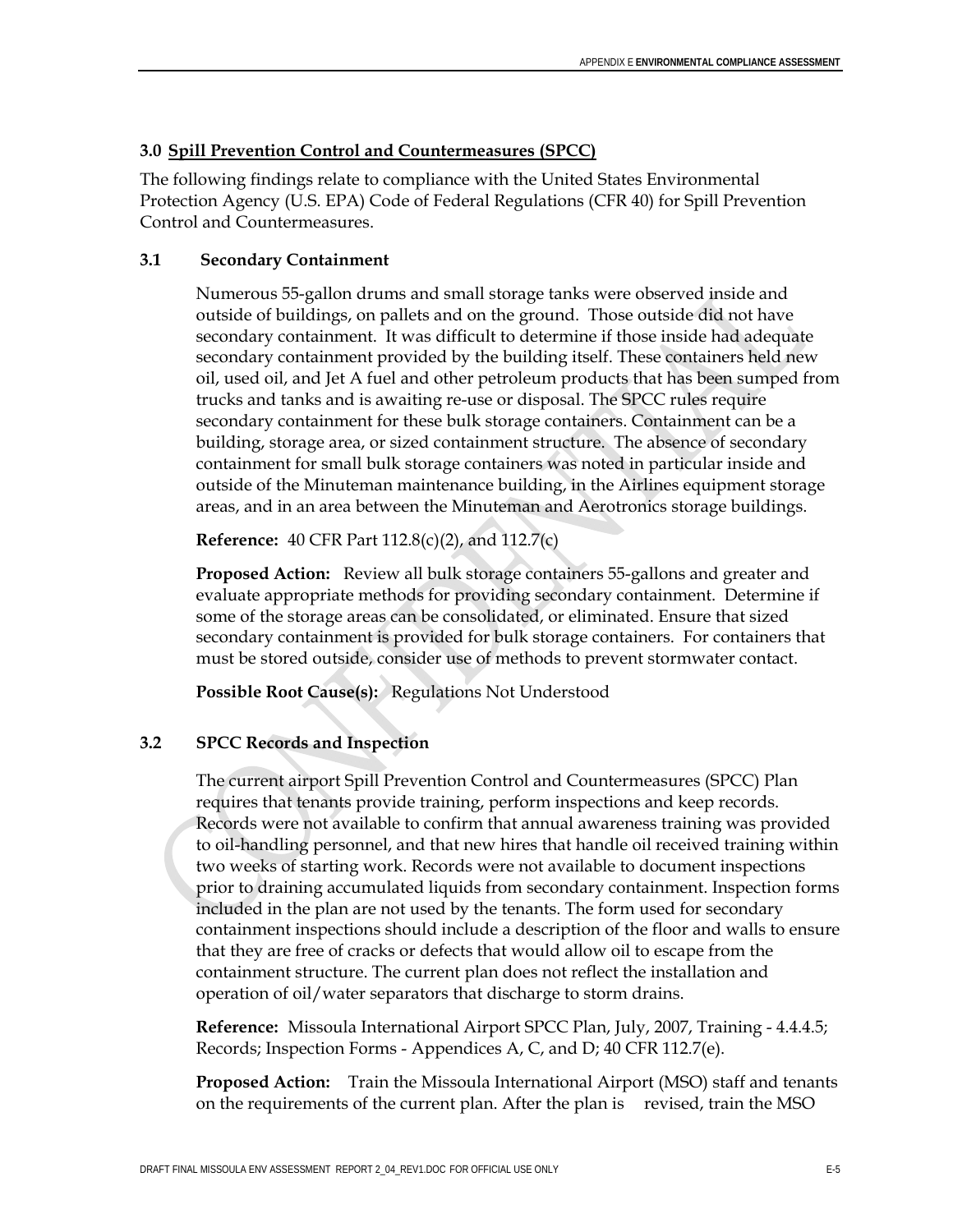staff and tenant personnel on the new requirements.

**Possible Root Cause(s):** Plans or Procedures Not Implemented

#### **3.3 SPCC Technical Requirements**

An SPCC plan was prepared in July 2007 to address petroleum handling operations at Missoula International Airport (MSO). However, the SPCC plan does not meet some technical requirements required by the regulations. These include the lack of secondary containment drainage procedures and logging of results, the lack of specific tank integrity testing (i.e., API test methods), the lack of level monitoring and inspections for 55-gallon and other small storage containers, and the lack of specific volume calculations for the sized secondary containment structures. Further, the plan does not show used oil storage locations for numerous containers inside and outside of buildings or describe containment and spill prevention provisions for these bulk storage containers. Spill reporting obligations for Federal reporting are not correctly defined in the plan; for example, the term "immediate" is a literal definition, and is not 2 hours as indicated by the plan. Inspection forms in Appendices C3 and C4 are for construction sites, but construction activities are not described in the narrative portion of the plan. Appendix D2 is missing from the plan.

**Reference:** 40 CFR Part: 112.6(c)(4), 112.8(b) & (c); Montana Spill Reporting Policy, 5/07.

**Proposed Action:** Revise the SPCC plan to include each area that contains bulk storage containers. Obtain input from each tenant for inclusion into the plan. Provide awareness training and copies of the plan to each operator and tenants at MSO when final. Include reporting requirements for notification of a release of oil to surface waters and procedures for reporting to the National Response Center. Notification of spills to navigable waters is the responsibility of the owner, not the MTDEQ.

**Possible Root Cause(s):** Regulations Not Understood

#### **3.4 Mobile Refueler Location**

When not empty, mobile refuelers are subject to the general secondary containment requirements in the SPCC regulations. The current SPCC plan indicates that refuelers and mobile tanks will be staged in 2 locations; one near the Minuteman Ops Center and one outside the Neptune hanger. Other mobile refuelers were observed throughout the facility in areas that are not designated as areas that would prevent an impact to surface waters in the event of a spill. Specific provisions are required to be implemented to prevent discharged of petroleum products from reaching navigable water courses.

**Reference:** 40 CFR 112.7(c)(11). Federal Register / Vol. 71, No. 247 / Tuesday, December 26, 2006 (page 77284).

**Proposed Action:** Review the storage and staging areas for non-empty mobile refuelers and mobile storage tanks at the airport. Store non-empty mobile containers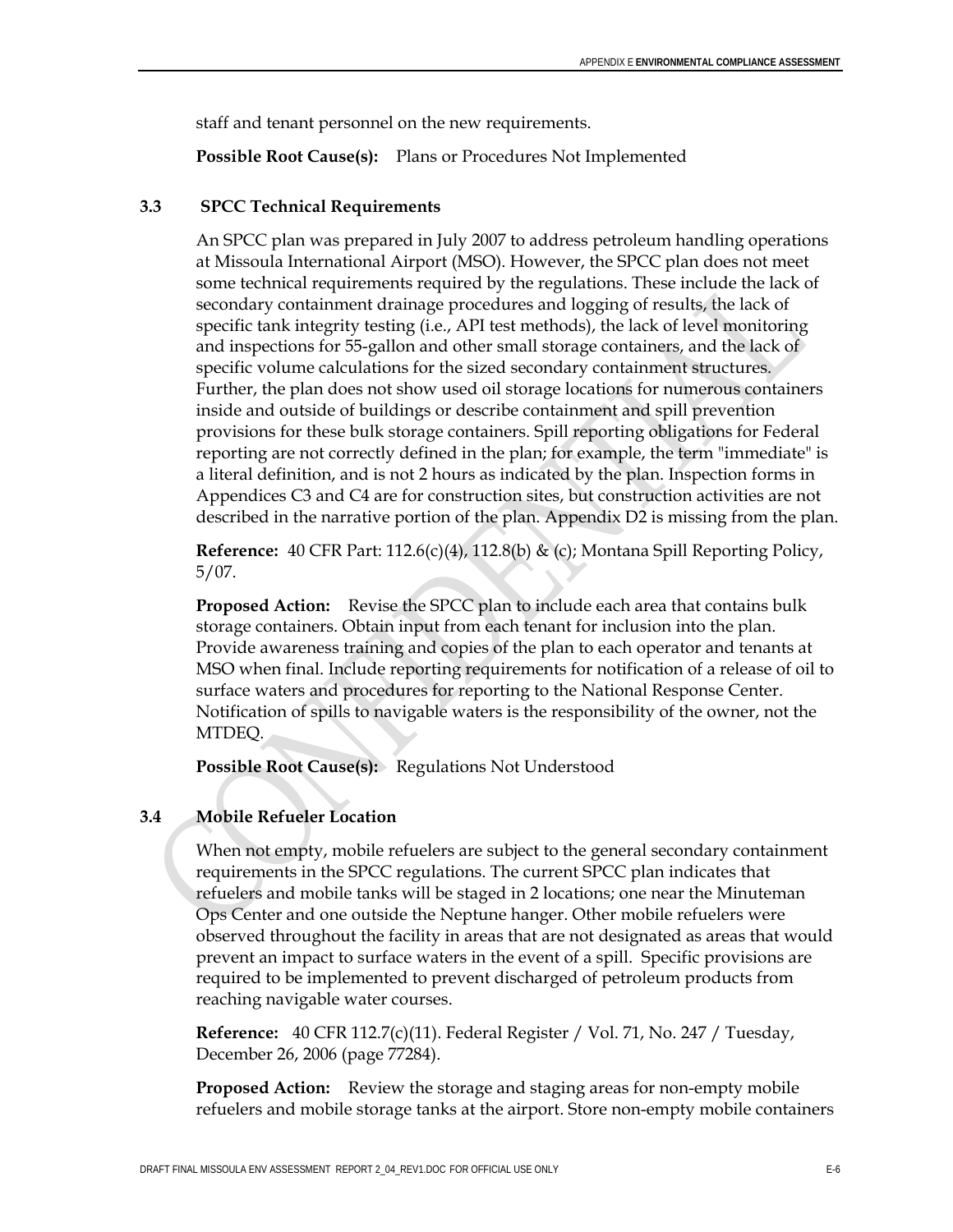within designated areas, and/or revise the SPCC plan as necessary. Provide appropriate containment and/or diversionary structures or equipment to prevent a discharge that may be harmful.

The entire containment system, including walls and floor, must be capable of containing oil and must be constructed so that any discharge from a primary containment system, such as a tank or pipe, will not escape the containment system before cleanup occurs. At a minimum, you must use one of the following prevention systems or its equivalent:

- Dikes, berms, or retaining walls sufficiently impervious to contain oil;
- Curbing;
- Culverting, gutters, or other drainage systems;
- Weirs, booms, or other barriers;
- Spill diversion ponds;
- Retention ponds; or
- Sorbent materials.

It will not always be necessary to install containment structures to comply with the regulations, in some situations it will be acceptable to have a spill kit on site and perform regular inspections of the equipment to make sure it is in good condition and not leaking.

Possible Root Cause(s): Regulations Not Understood

#### **4.0 Hazardous Waste**

The following findings relate to compliance with the United States Environmental Protection Agency (U.S. EPA) Code of Federal Regulations (CFR 40) for hazardous waste management.

#### **4.1 Aerosol Can Disposal**

Aerosol cans are considered hazardous waste if they are disposed of while still pressurized. Depending on the contents, they also may be a hazardous waste if they contain more than a trace of the original contents when disposed. Aerosol cans are extensively used in the airport facilities and are generally disposed in dumpsters after use. Aerosol cans should be properly managed prior to disposal in dumpsters.

**Reference:** 40 CFR 261.7

**Proposed Action:** Manage aerosol cans by puncturing after use and collecting residual contents into a small container. The spent can then be recycled for scrap or disposed. Commercial puncturing devices are available for this purpose. The collected drained material is typically managed as a hazardous waste.

 **Possible Root Cause(s):** Regulations Not Understood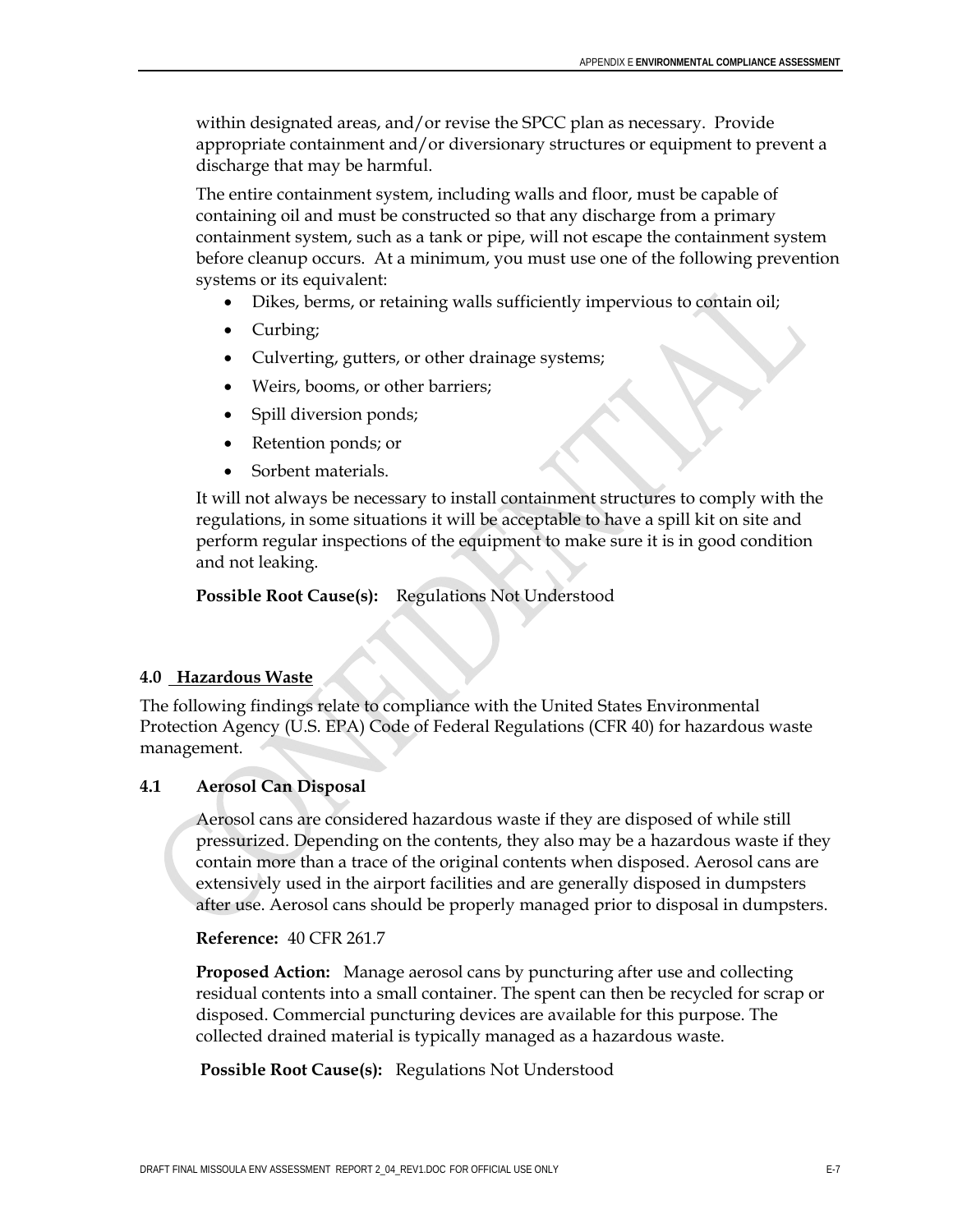#### **4.2 Waste Characterization**

Waste characterization has not been conducted to determine if certain waste streams are hazardous. For example, skimmer sludge from two aqueous parts washers in the Neptune Main Hangar and Engine shop, paint booth filters, and a 5-gallon container used to consolidate paint waste have not been characterized. Safety Kleen provides solvent pickup and replacement service. At the time of the assessment, records were not available to demonstrate whether or not the solvent is a hazardous waste.

**Reference:** 40 CFR 262.11

**Proposed Action:** Perform hazardous waste characterization to determine if the waste streams need to be managed as hazardous waste in accordance with Administrative Rules of Montana (ARM). Inventory all waste streams and determine whether wastes are hazardous using knowledge of the constituents of the waste (from MSDSs); whether it is listed in 40 CFR 261; laboratory analysis; and/or knowledge of processes and/or materials used. Once the wastes are characterized, the hazardous waste quantities need to be documented to formally determine generator status (Conditionally Exempt Small Quantity Generator, Small Quantity Generator, or Generator). CH2M HILL has contacted Safety Kleen to obtain waste generation data on the Airport and tenants; these records will be used to ascertain hazardous waste generation status.

**Possible Root Cause(s):** Regulations Not Understood

#### **4.3 Universal Waste Disposal**

Universal wastes (spent electric tubes or bulbs containing heavy metals, spent batteries other than lead acid, suspended or cancelled pesticides and mercury containing wastes) are not properly managed to comply with federal and state regulatory requirements. In general, waste lamps are disposed in the trash, and accumulation areas for batteries or other materials that may become universal wastes are not properly accumulated and stored in closed containers. Also there are no records or systems in place to prove that universal wastes are not stored on airport property greater than one year.

**Reference:** 40 CFR 273.14(a) and 273.15

**Proposed Action:** Establish a program to collect, store, and mark universal wastes to ensure that they are properly managed or disposed. The airport has one year from the date on the container to properly dispose of universal wastes.

**Possible Root Cause(s):** Regulations Not Understood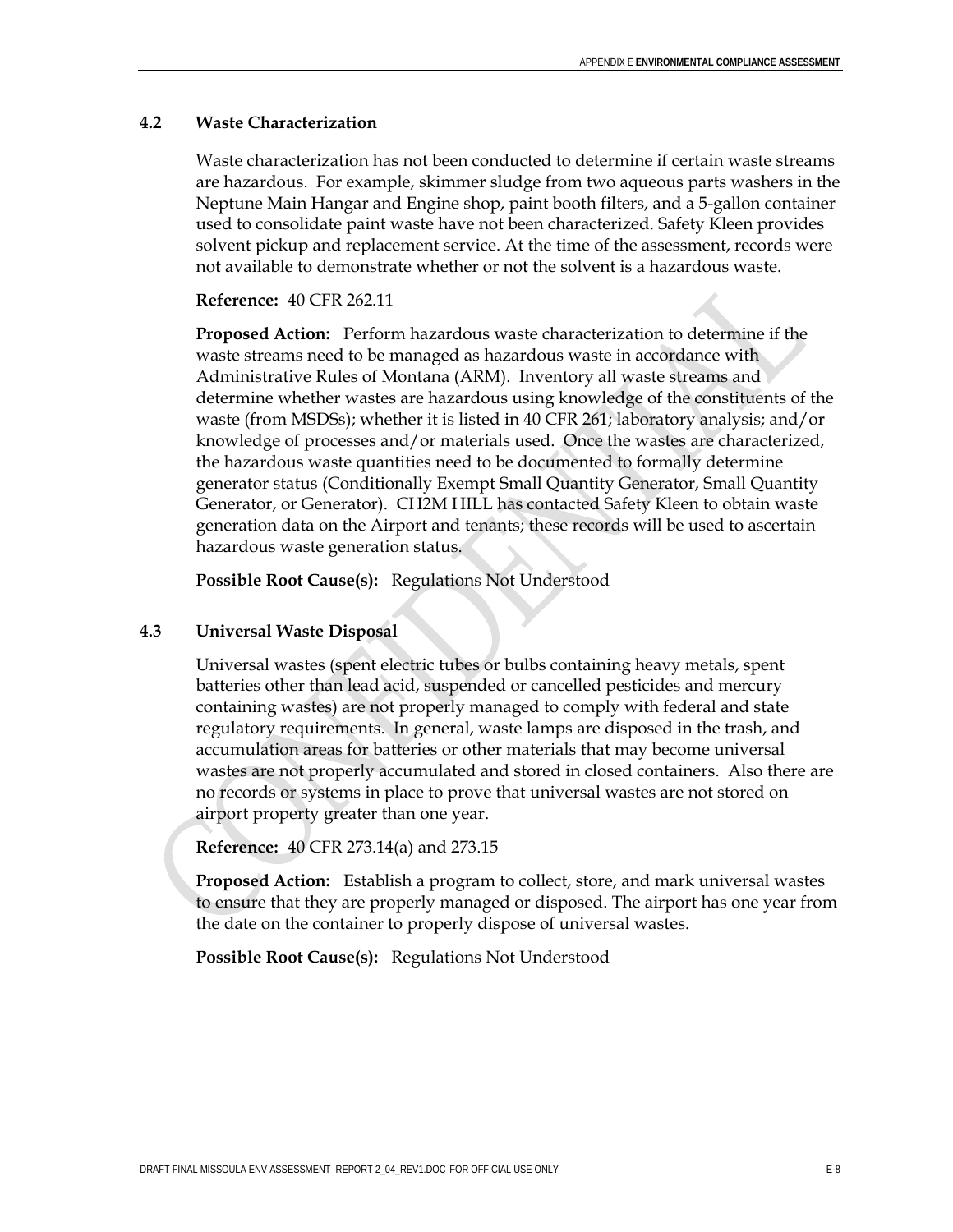#### **5.0 Emergency Response, Labeling and Asbestos Management**

The following findings relate to compliance with the United States Environmental Protection Agency (U.S. EPA) Code of Federal Regulations (CFR 40) for emergency response, used oil container labeling, asbestos management and an asbestos labeling requirement under the Occupational Safety Health Administration regulations.

#### **5.1 Tier II Reporting**

An annual Tier II report listing hazardous substances stored on site above certain thresholds must be submitted to the local fire department and the Department of Homeland Security by March 1st of each year. Fuels, de-icing materials, and possibly paint are present at individual locations in quantities that exceed the storage thresholds. It could not be determined if the reports were submitted on a timely basis and listing the appropriate substances.

**Reference:** 40 CFR 370.20; 370.21

**Proposed Action:** Review Tier II reporting obligations and ensure proper reports are submitted on time.

**Possible Root Cause(s):** Inadequate Administrative Controls

#### **5.2 Container Labeling**

All containers used to store used oil must be kept in good condition and labeled. The label must read "Used Oil". The containers appeared to be in good condition. However, the used oil containers observed during the assessment were not labeled.

**Reference:** 40 CFR 279.22

**Proposed Action:** Label all used oil storage containers. Ensure that all airport personnel are made aware of this requirement as part of training activities.

Possible Root Cause(s): Regulations not understood

#### **5.3 Asbestos Abatement**

Asbestos abatement projects in the tower building were completed in 2003 and 2006. A 10-day notification form to the EPA or the State did not exist in the file for these projects. EPA requires submittal of a 10-day notice to the State or EPA prior to the commencement of renovation, removal and demolition activities.

**Reference:** 40 CFR Part 61.145

**Proposed Action:** The Airport or MSO staff should check with the abatement contractor to determine if notification was made. If available, obtain a copy of the notification from the contractor and maintain in the project files. Ensure that all future projects involving asbestos abatement include notification and that a complete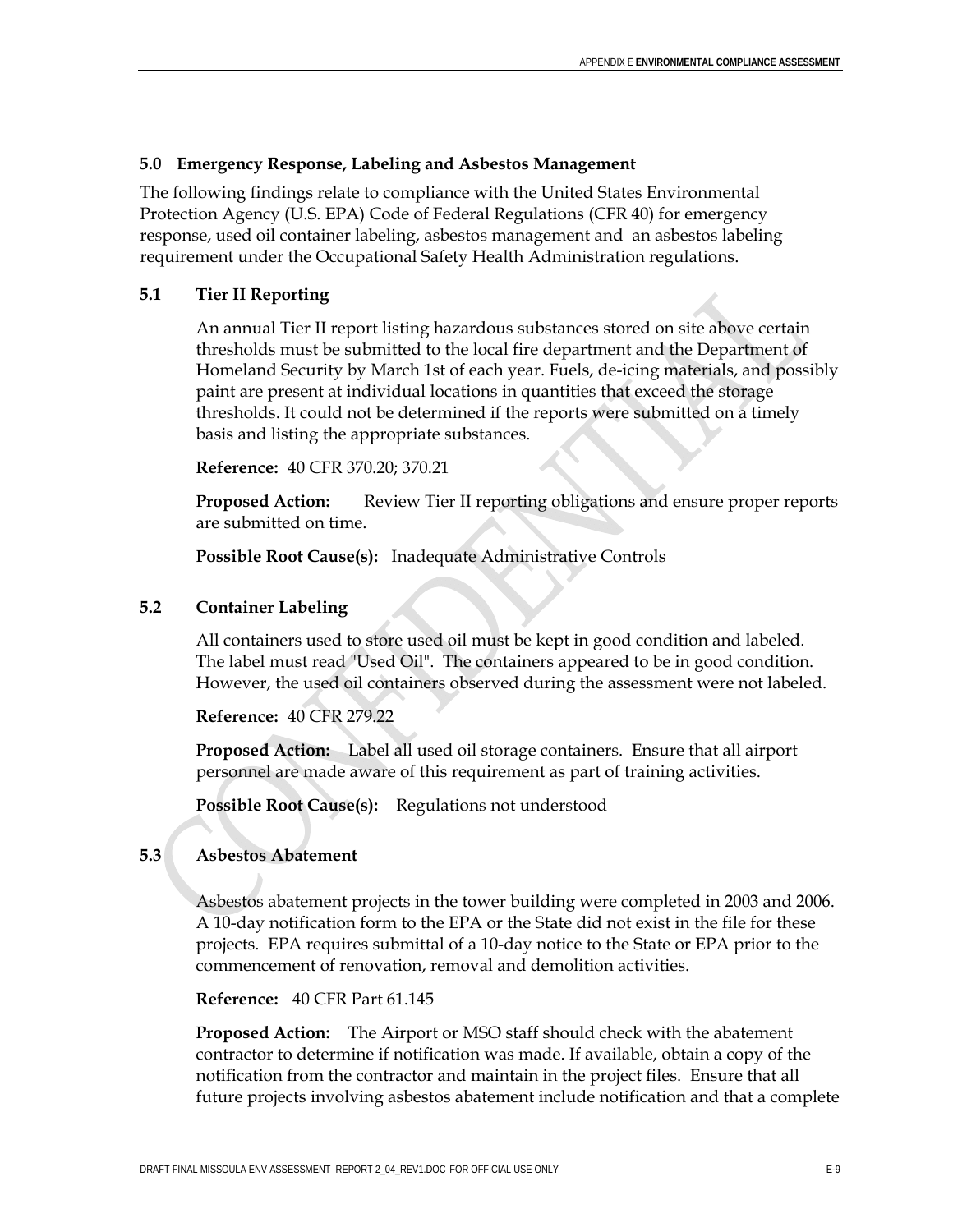set of project files are obtained from any contractor performing asbestos work.

**Possible Root Cause(s):** Regulations not understood

#### **5.4 Asbestos Management**

Any structure or part of a structure that will be wrecked or demolished must provide a Notice of Demolition to the state and EPA prior to the wrecking or demolition even if no asbestos is present. Three T-hangers are scheduled to be demolished. MSO staff should ensure the contractor and airport management personnel involved in these types of actions are aware of the demolition notification.

An asbestos survey was prepared by Raytheon for the tower building in 1995. Since that time asbestos removal and abatement projects have been performed. The survey has not been updated to reflect the current status of asbestos abatement.

**Reference:** 40 CFR 61.145(a)(2)(i) (Demolition)

**Proposed Action:** 1). Review demolition notification requirements and communicate to appropriate personnel. 2). Update the Raytheon survey to show where asbestos removal has been completed.

**Possible Root Cause(s):** Regulations/Requirements not identified.

#### **5.5 Asbestos Labeling**

Asbestos warning labels are present on Asbestos Containing Material (ACM) in the boiler room and chiller areas in the Administration building. These labels are stickers that were hand labeled and indicated that the material is ACM. The labels do not meet the specific label requirements and do not contain the required warning language. Conformant warning labels must be attached to ACM and/or PACM (Presumed Asbestos Containing Material).

**Reference:** OSHA 29 CFR 1910.1001(j)(4)(i), and (ii)

**Proposed Action:** Review labeling requirements and relabeled asbestos containing materials as required.

 **Possible Root Cause(s):** Regulations not understood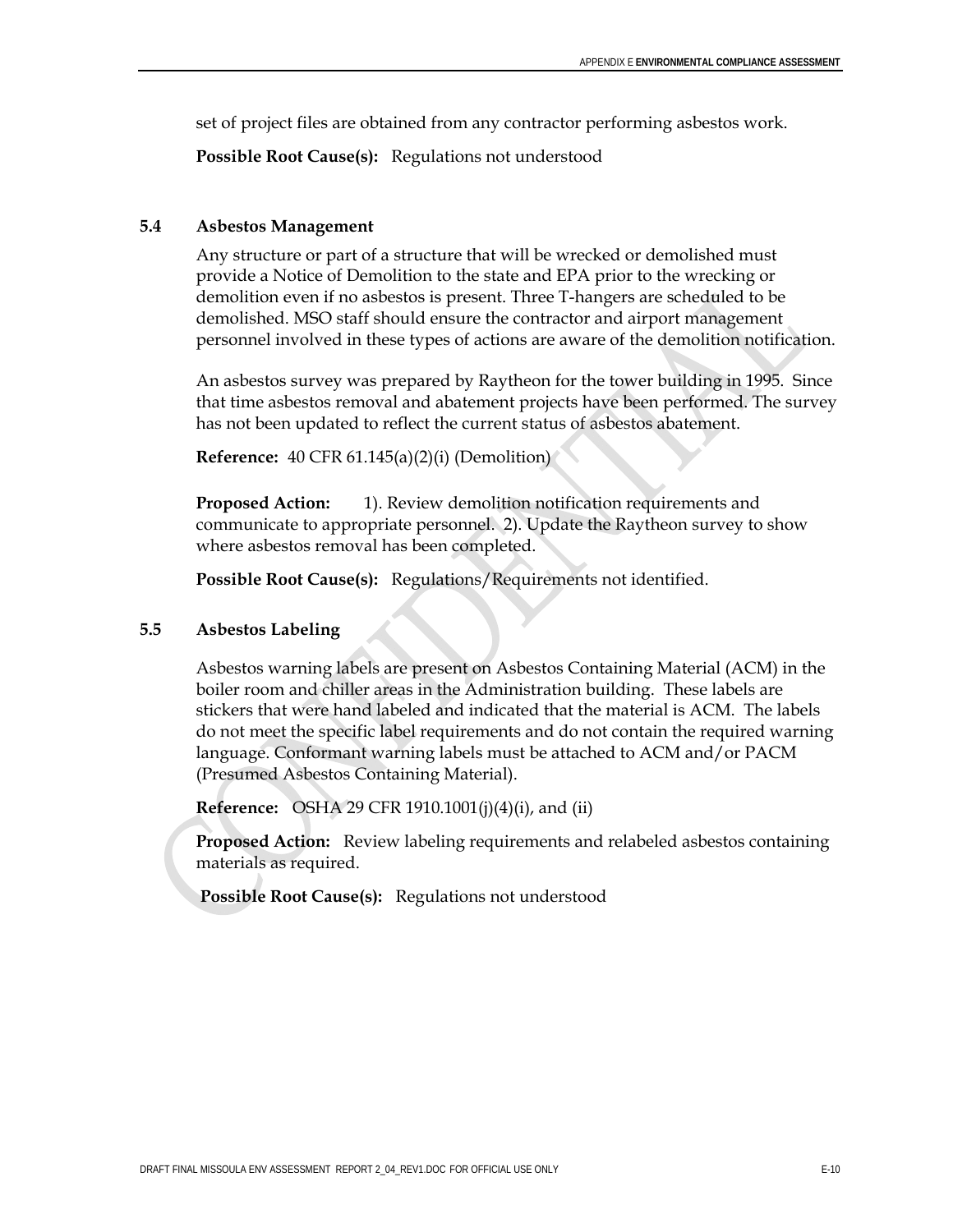#### **Appendix A**

#### Photographs



Neptune Engine Test Stand: Re-evaluate the test stand operation and revise procedures and engineering controls with the goal "to remove pollutants contained in storm water runoff". Also, suggest possible re-design and implementation of engineering controls to eliminate contamination of gravel surrounding the test pad.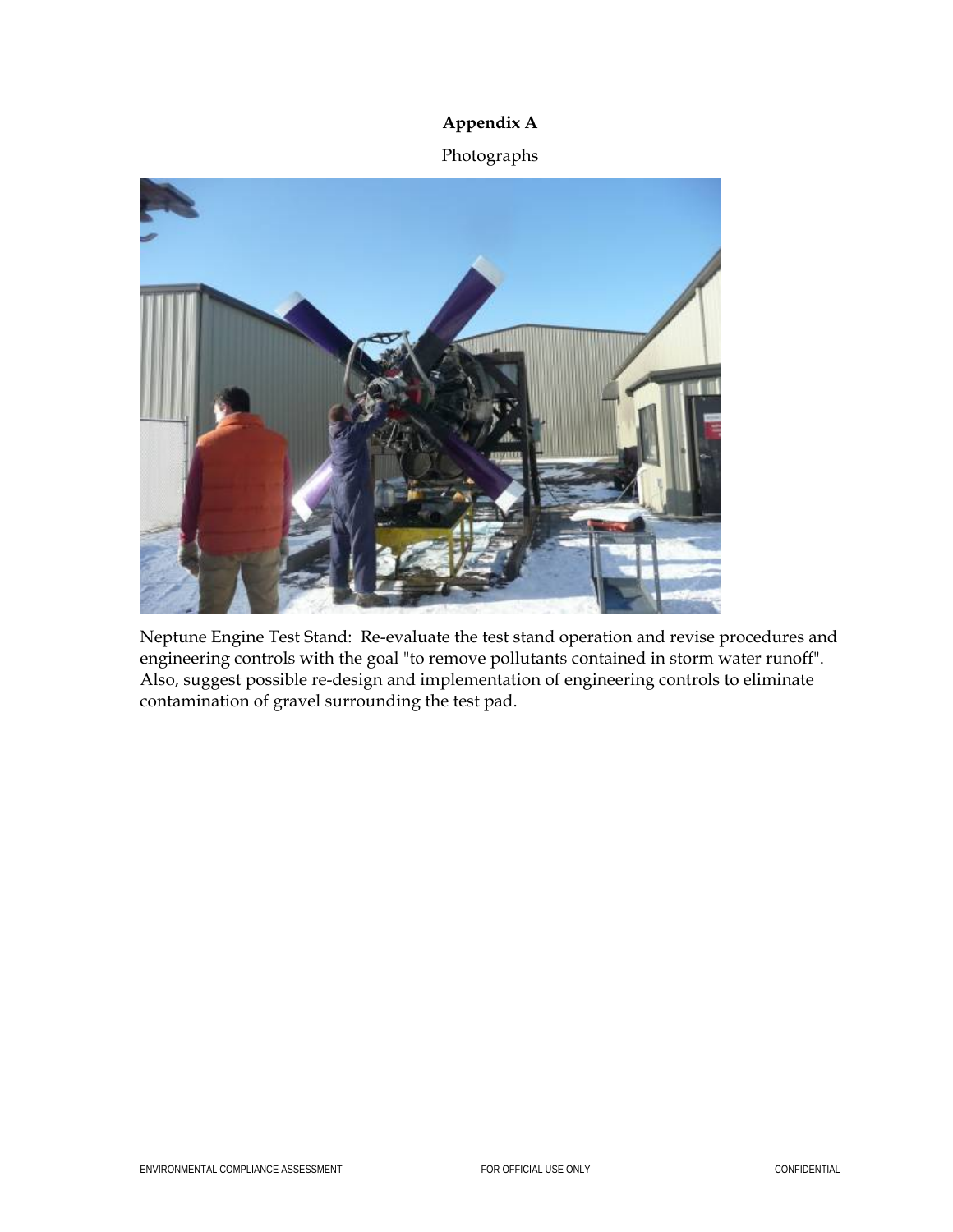

Neptune Engine Test Stand: Re-evaluate the test stand operation and revise procedures and engineering controls with the goal "to remove pollutants contained in storm water runoff". Also, suggest possible re-design and implementation of engineering controls to eliminate contamination of gravel surrounding the test pad.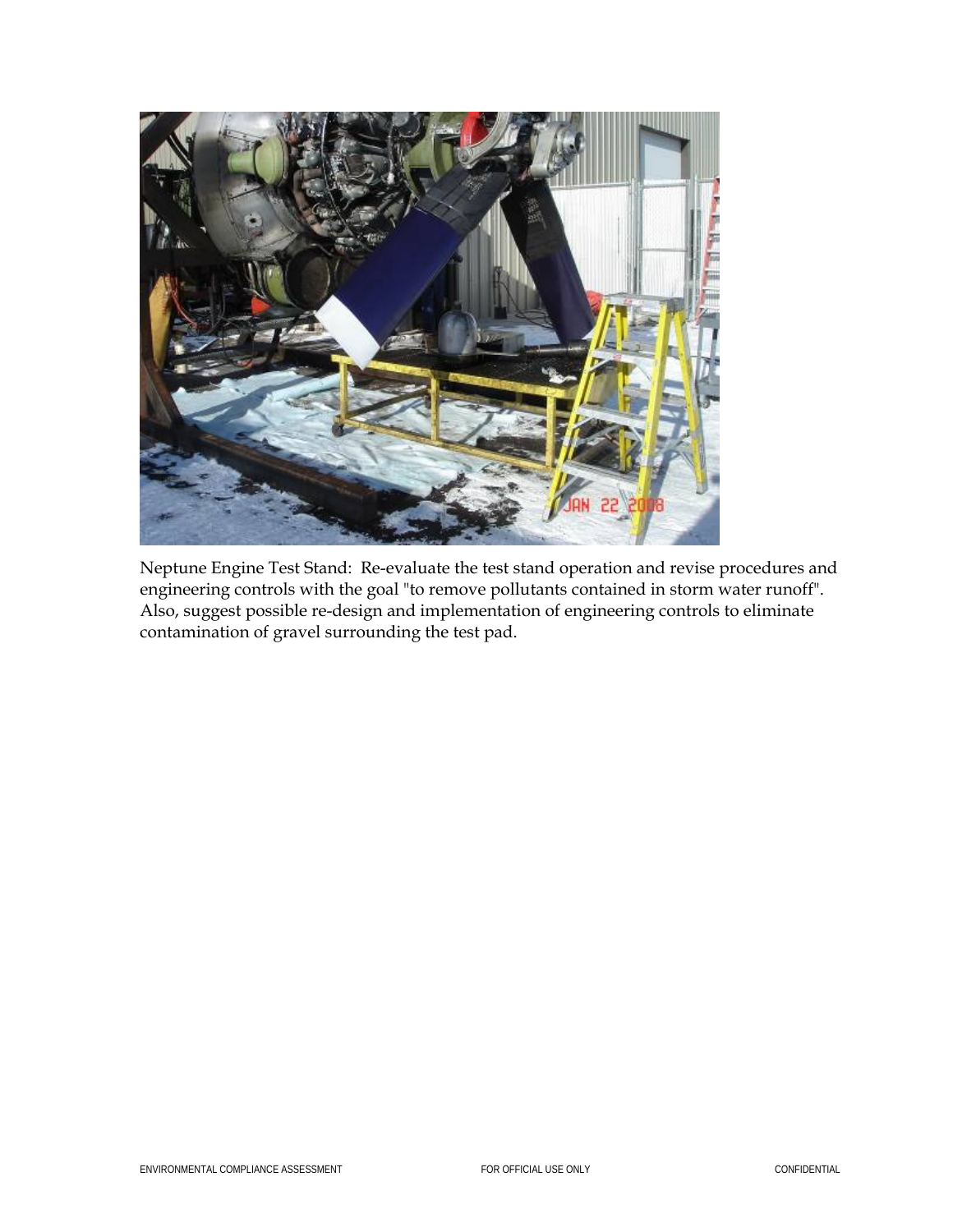

Neptune Engine Test Stand: Stormwater runoff controls off the engine test pad do not appear to fully direct stormwater to the underground oil/water interceptor; some staining of soil was evident.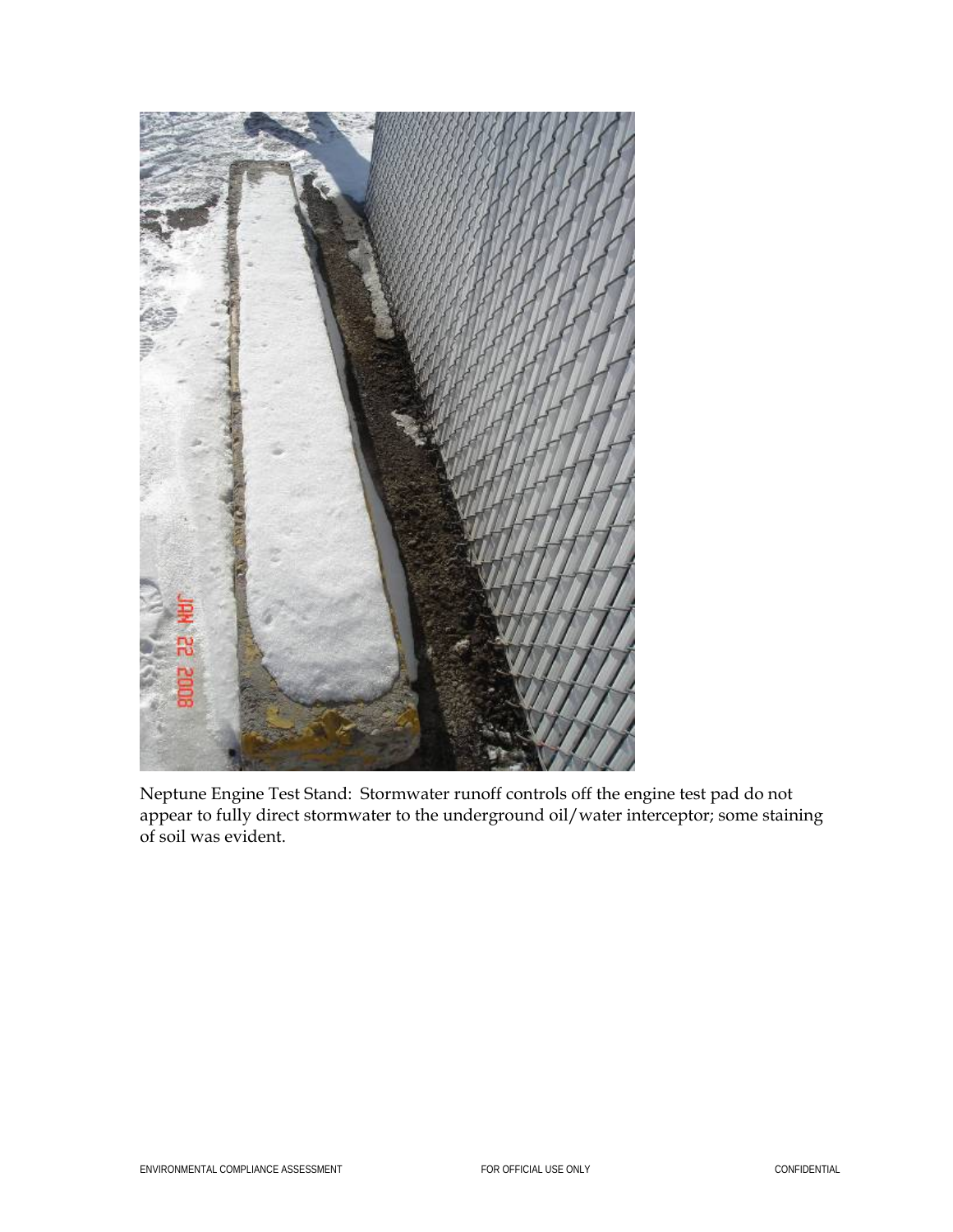

Minuteman Tank Farm: Inspection forms should include an item to check condition of secondary containment. Any potential breaches of tank farm secondary containment should be repaired.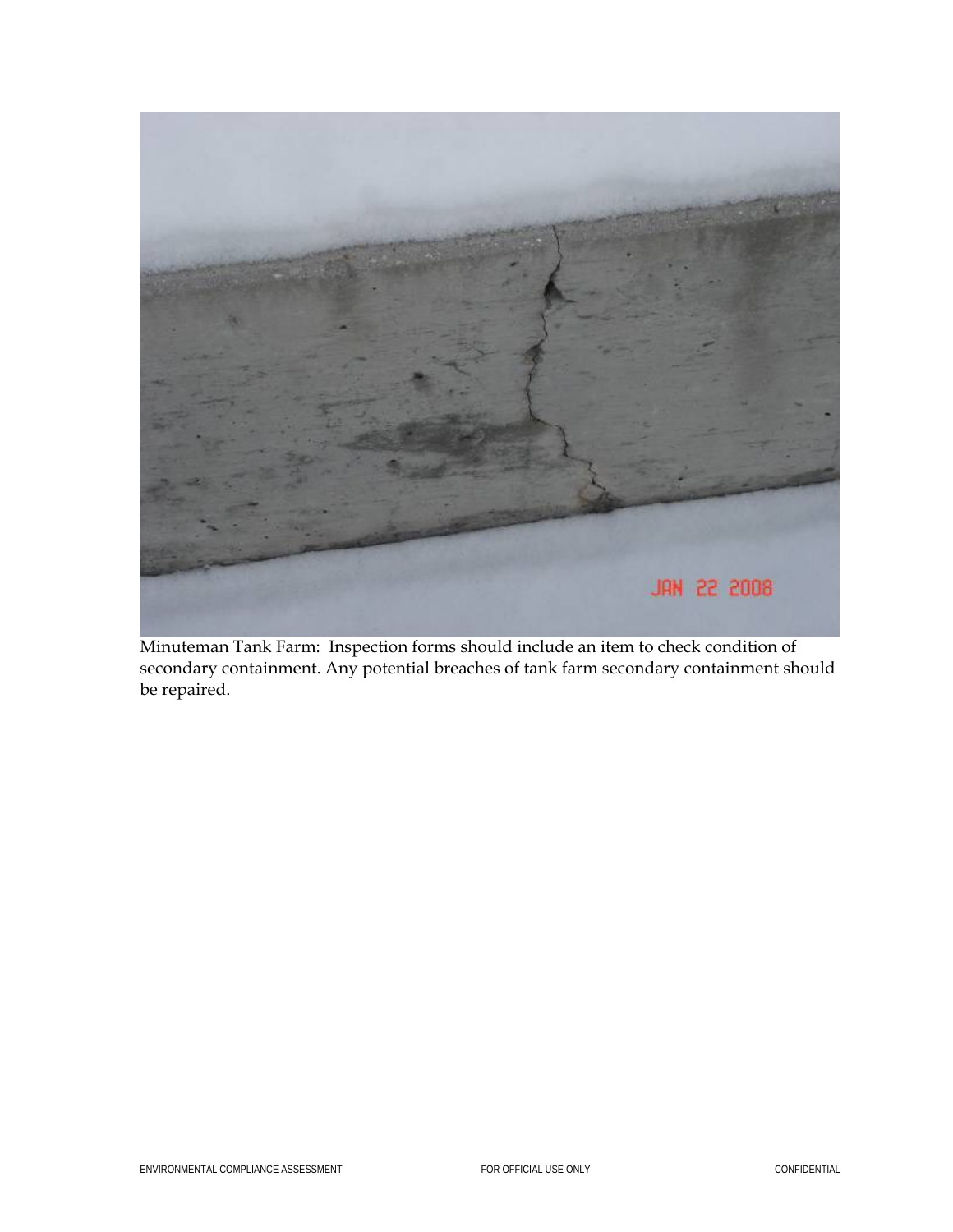

Airport Wide: Methods need to be developed to prevent discharges from non-empty mobile tanks that may be harmful to the environment. Many options exist including use or combination of dikes, berms, or retaining walls sufficiently impervious to contain oil; curbing; culverting, gutters, or other drainage systems; weirs, booms, or other barriers; spill diversion ponds; retention ponds; or sorbent materials. It will not always be necessary to install containment structures to comply with the regulations, in some situations it will be acceptable to have a spill kit on site and perform regular inspections of the equipment to make sure it is in good condition and not leaking.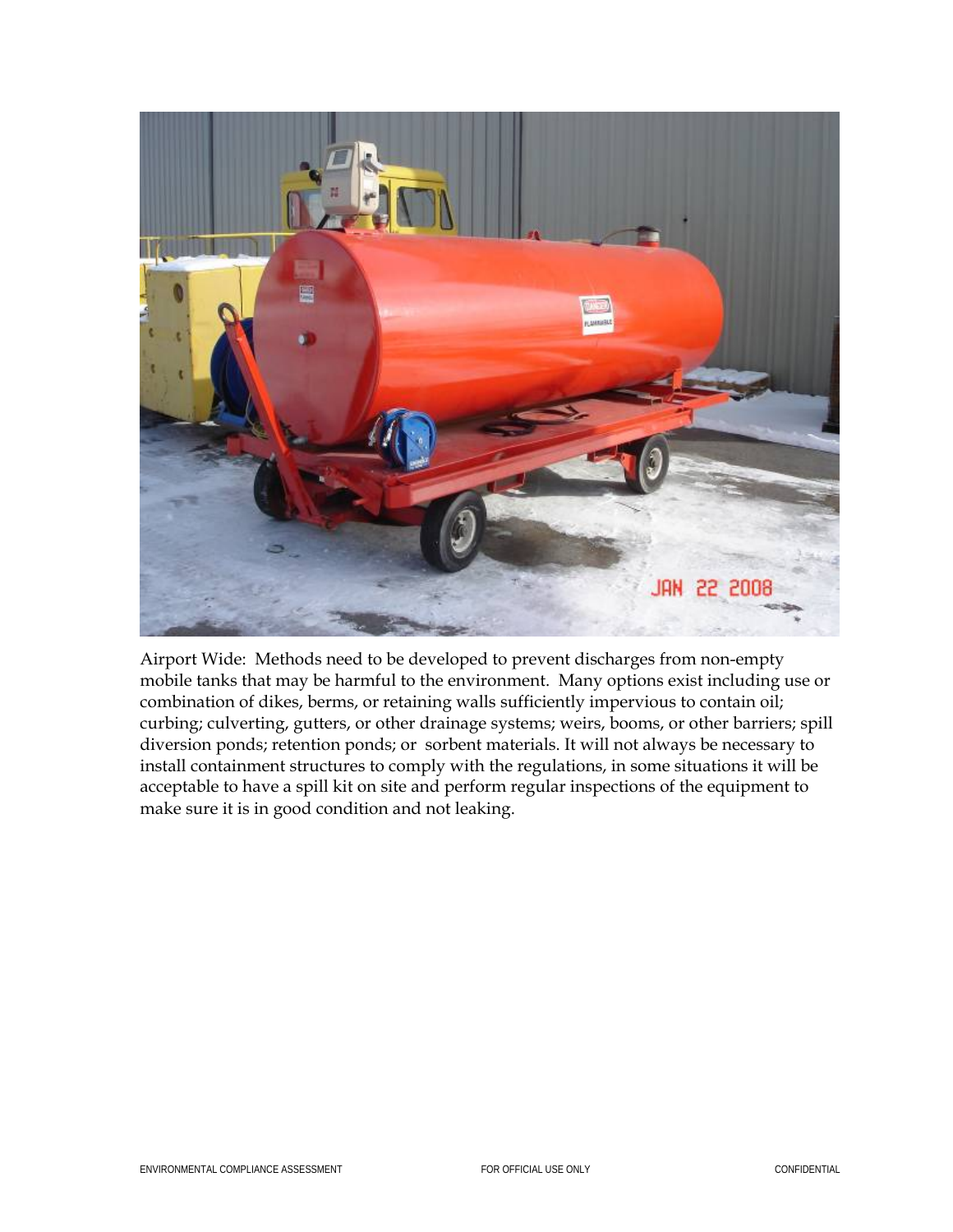

Airport Wide: Fluid leaks from equipment should be controlled and managed to prevent them from entering the storm drains. Equipment maintenance is always best, however, regular clean-up may have to be employed.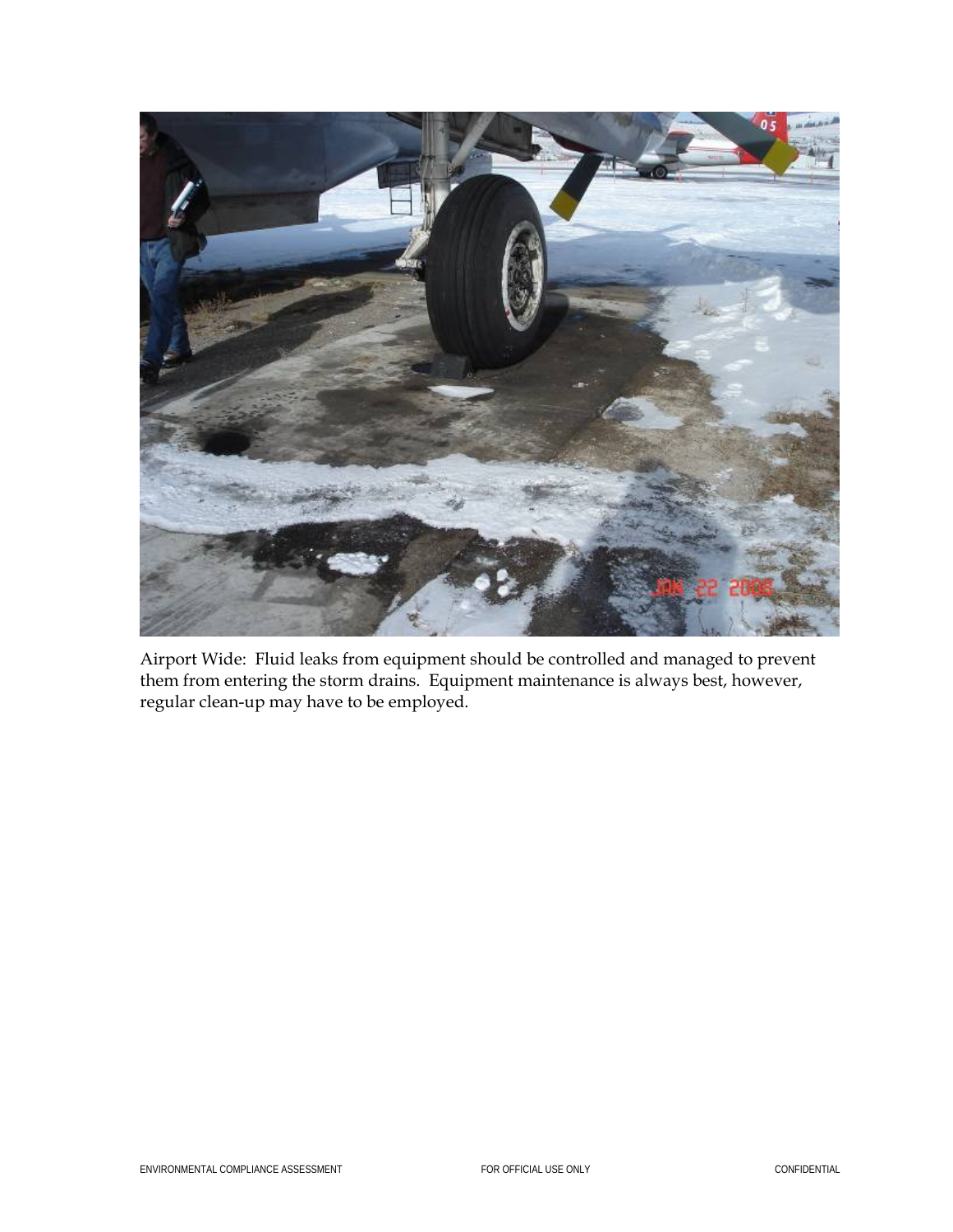

Airport Wide: Waste generation points should be characterized to ensure the proper disposal pathway is utilized. Sludge off the skimmer of an aqueous parts washer may contain heavy metals in concentrations that may require disposal of the product as hazardous waste. The volume of the waste, no matter how minimal, still requires proper management and disposal.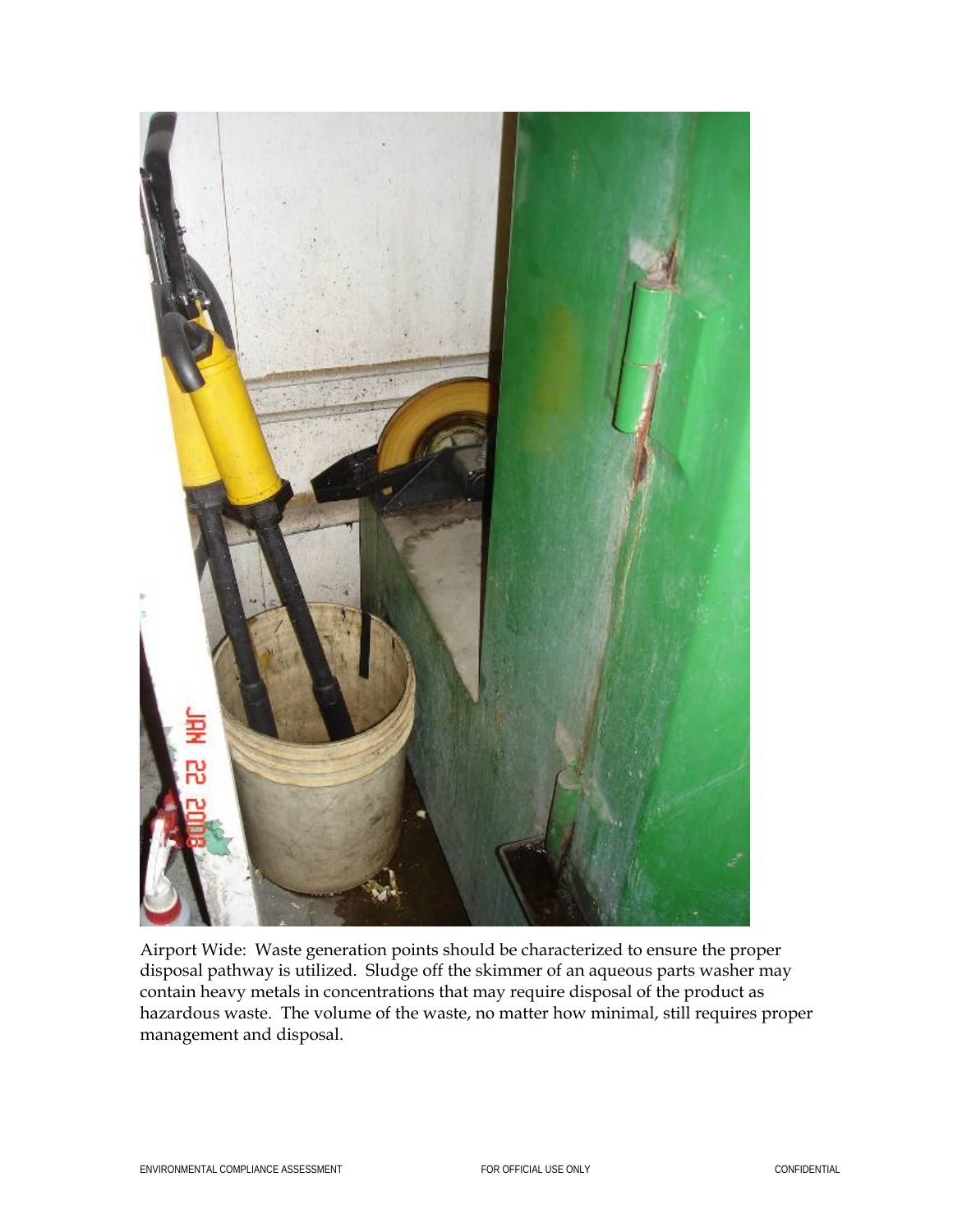

Airport Wide: Non-empty, stationary, non-mobile tanks and containers greater than or equal to 55 gallons require secondary containment. It is also highly recommended that tanks and containers stored outside be covered to prevent contact with stormwater.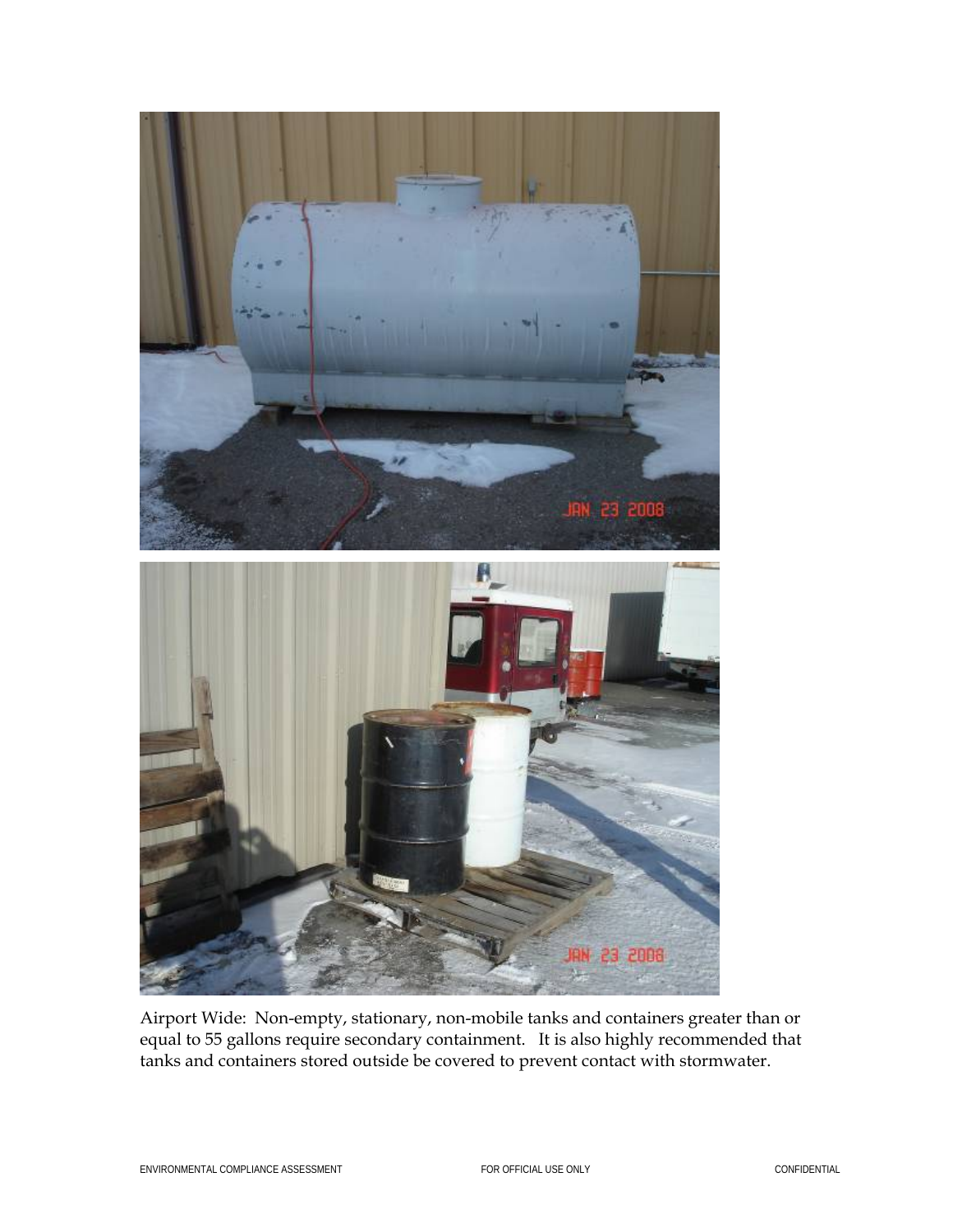

Airport Wide: Construction of overhangs over hazardous chemicals and used product storage areas is an excellent way to prevent rainwater contact with product and waste and thus reduce harmful stormwater discharges.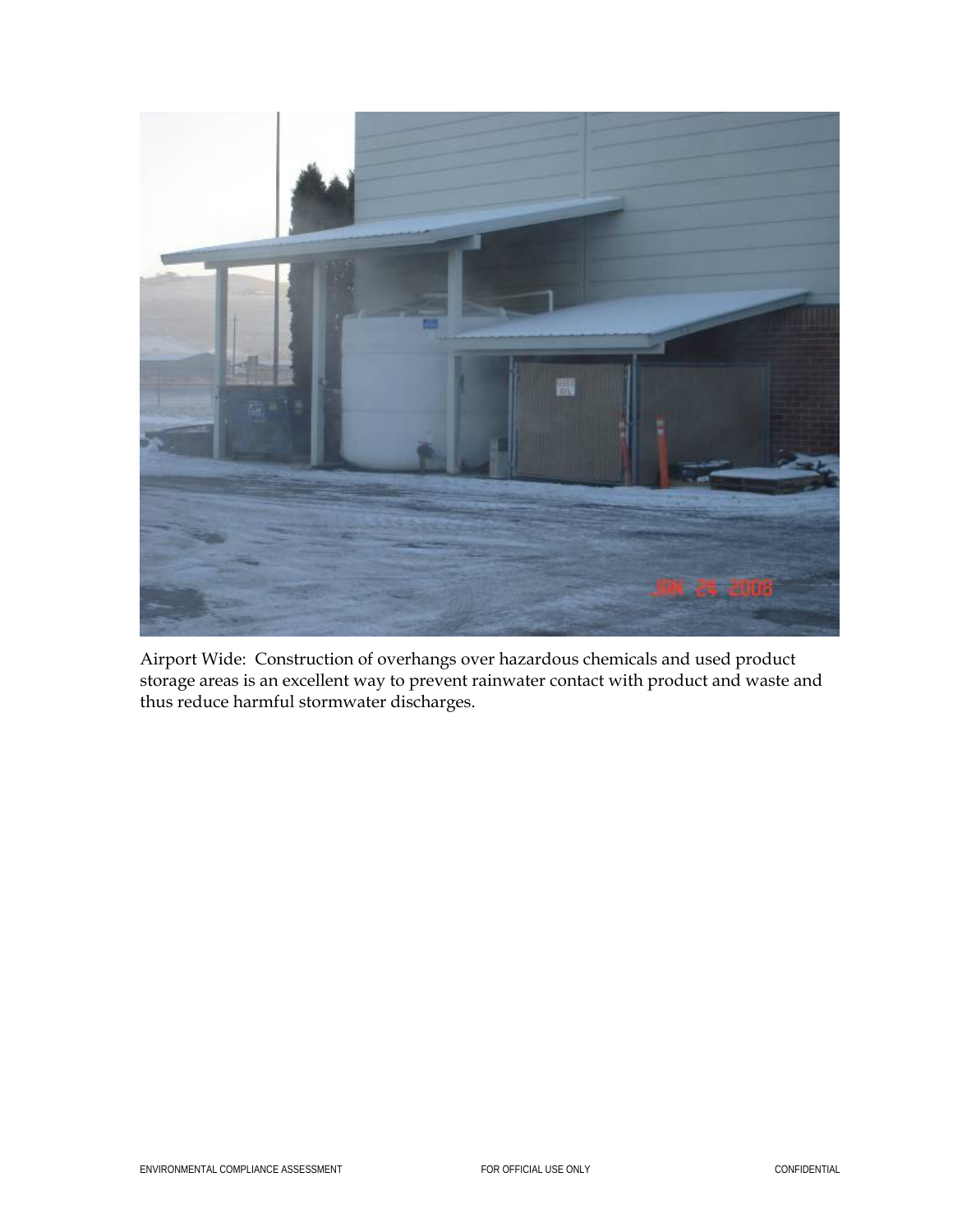

Airport Wide: A commendable effort was undertaken to control drips and leaks from containers. Another more effective option would be to use pallets with built-in secondary containment.

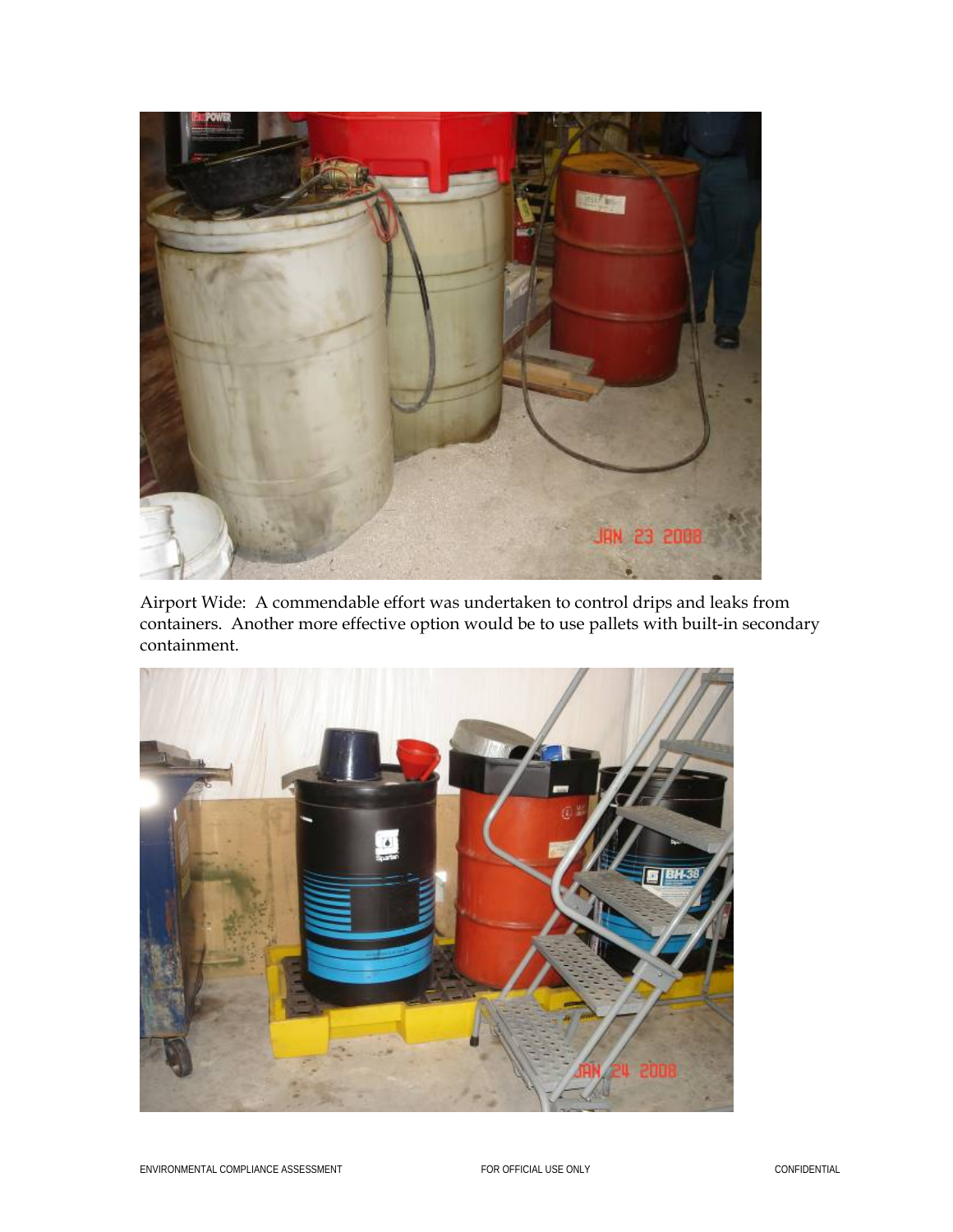

Airport Wide: Paint waste, particularly from aerosol paint cans, should be managed has hazardous waste and disposed of by licensed transporters. Aerosol paint cans should be punctured, residual contents drained into a drum. The spent paint can then may be disposed of in the trash.

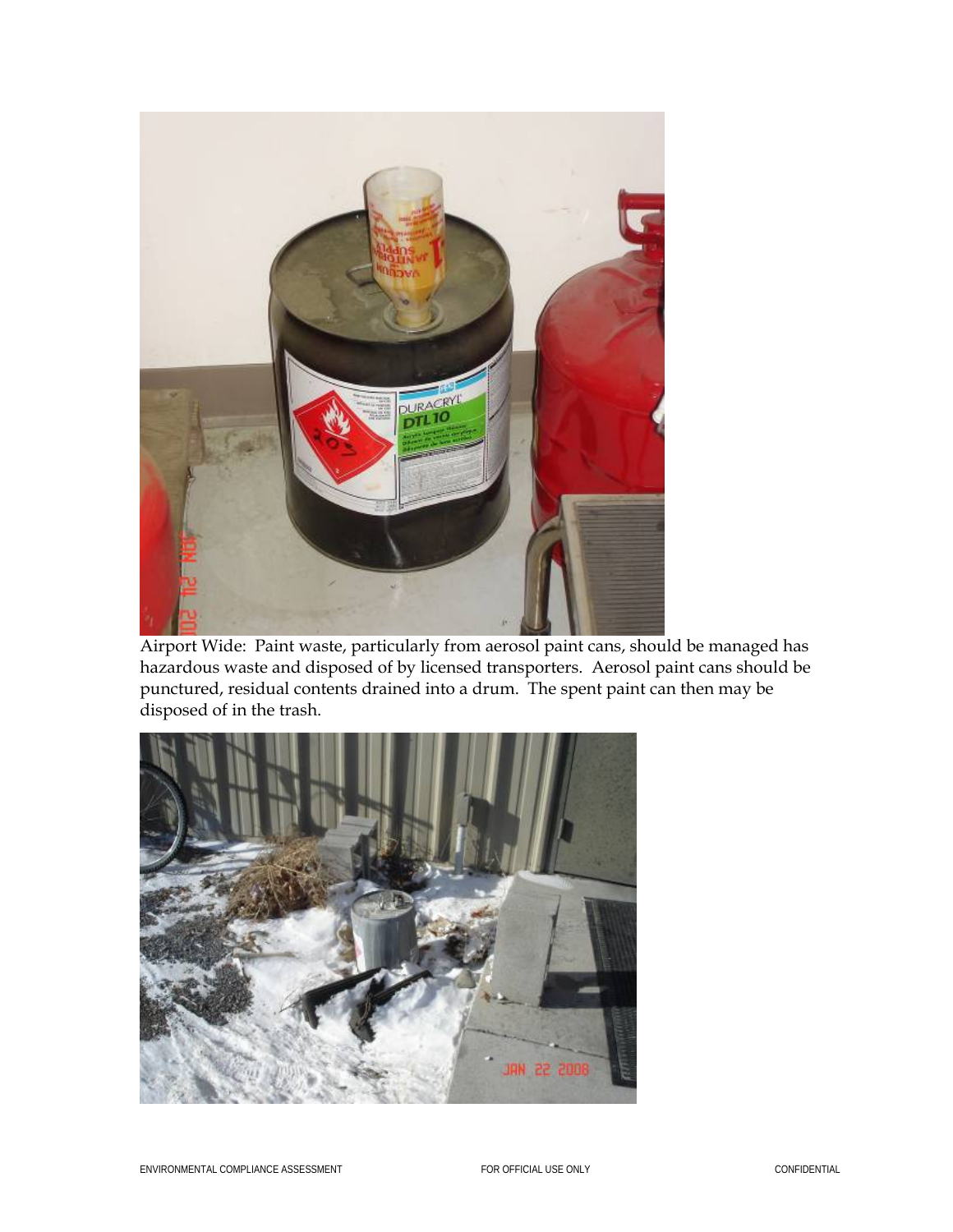

Airport Wide: Good management practice suggests that parts washer lids be kept closed to prevent cleaning product from evaporating. This will reduce pollutants into the air and reduce potential harmful worker exposure.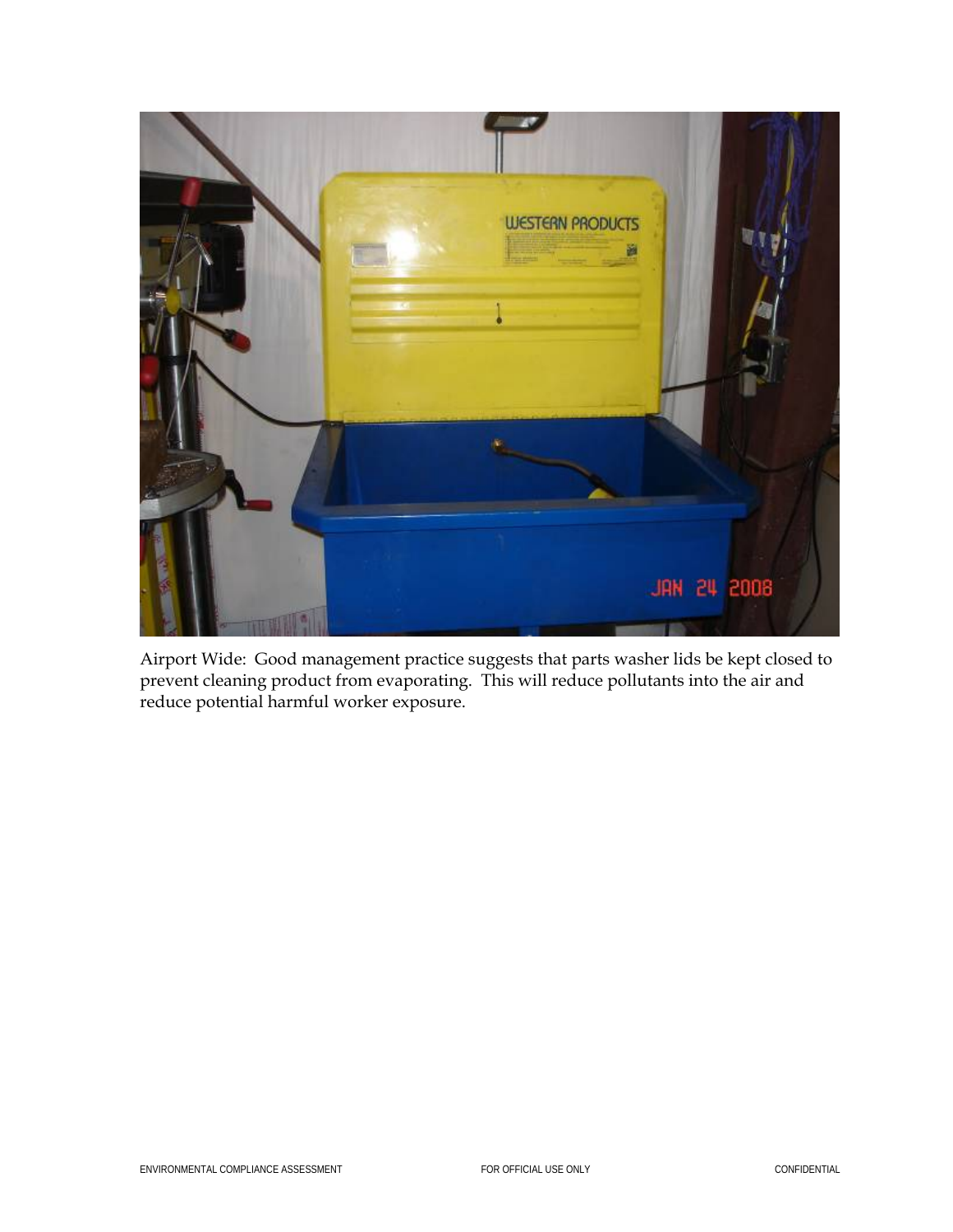

Airport Wide: Burnt out lights, particularly fluorescent bulbs and lights with heavy metals, should not be disposed of in dumpsters. They should be recycled and spent bulbs not stored on the facility for longer than 1 year.